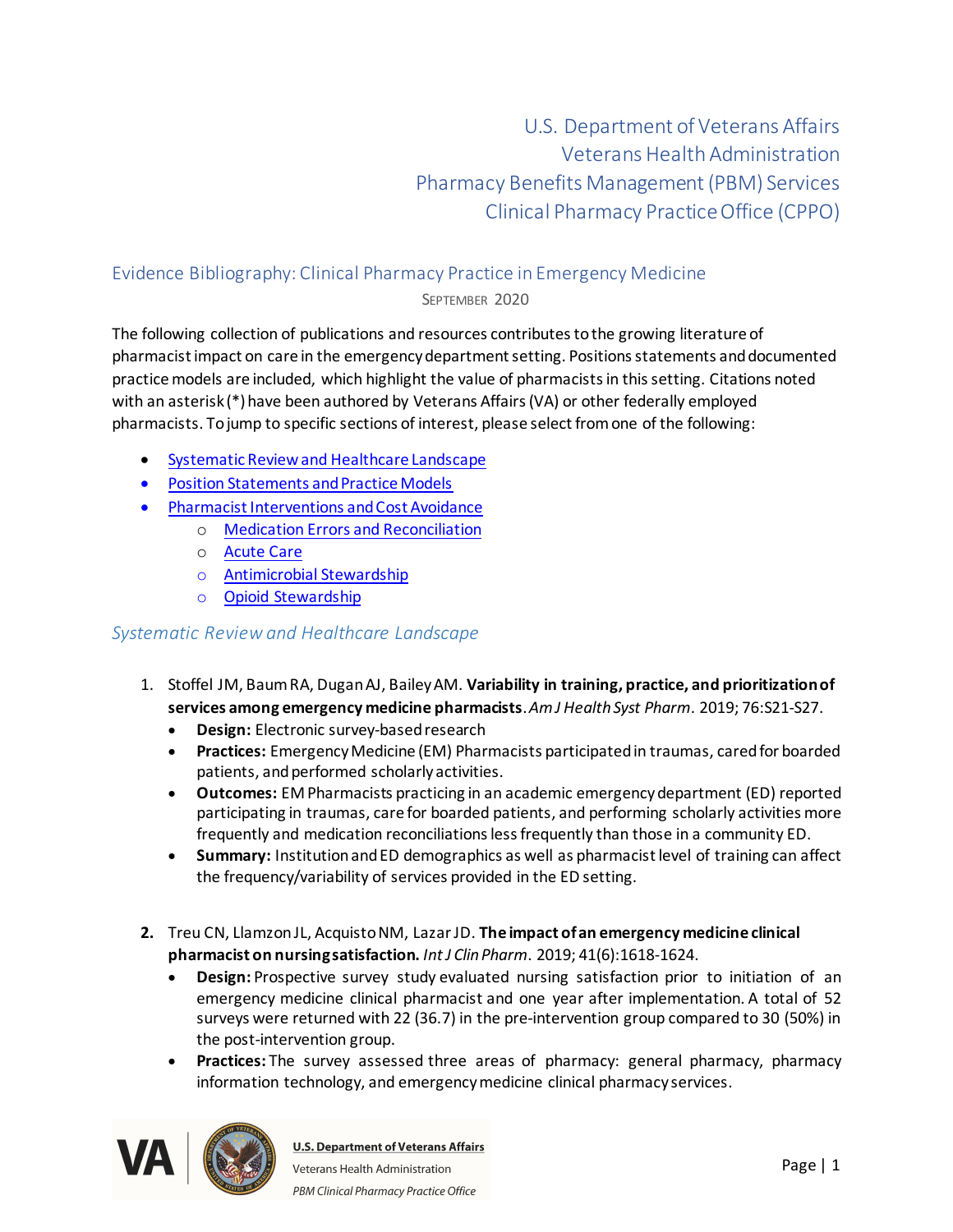- · **Outcomes:** All general pharmacy questions were improved at one year with timely resolution of pharmacy related issues, medication procurement, and satisfaction with pharmacy services achieving statistical significance. Pharmacy information technology questions were significantly improved in terms of automated medication dispensing system inventory, prevention and resolution of medication stock outs, and ease of medication removal compared to baseline. The addition of an emergency medicine clinical pharmacist increases nursing satisfaction with central pharmacy and pharmacy technology services.
- 3. Roman C, Edwards G, Dooley M, Mitra B. **Roles of the emergency medicine pharmacist: A systematic review.** *Am J Health Syst Pharm*. 2018; 75(11):796-806.
	- · **Design:**Systematic literature review covering the period 1995-2016 was conducted to characterize emerging EM pharmacist roles and the impact on patient outcomes
	- · **Practices:**Six reported studies evaluated EM pharmacist involvement in the care of critically ill patients, 5 studies evaluated antimicrobial stewardship (AMS) activities via pharmacist review of positive cultures, 2 studies assessed pharmacist involvement in generating orders for nurse-administered home medications and 2 reviewed publications focused on EM pharmacist involvement in management of healthcare-associated pneumonia and dosing of phenytoin.
	- · **Outcomes:**A systematic review of the literature revealed 3 key emerging areas of practice for the EM pharmacist that are associated with positive patient outcomes; management of critically ill patients, AMS roles, and ordering of home medications in the ED.
	- · **Summary:** Emergency department (ED)-based clinical pharmacy is a rapidly growing practice area that has gained support in several countries globally, particularly over the last 5-10 years.  A diverse range of positive patient outcomes was identified. Management of critically ill patients, AMS roles, and ordering of home medications in the ED were associated with positive patient outcomes. The included studies were assessed to be of low quality.
- 4. Thomas MC, Acquisto NM, Shirk MB, Patanwala AE. **A national survey of emergency pharmacy practice in the United States.** *Am J Health Syst Pharm*. 2016;73(6):386-94.
	- · **Design:**Electronic national survey
	- · **Practices:**To characterize pharmacy practice in the emergency department (ED) setting, an electronic survey was sent to approximately 400 members of the American Society of Health-System Pharmacists' Emergency Medicine Connect group and the American College of Clinical Pharmacy's Emergency Medicine Practice and Research Network.
	- · **Outcomes:**One hundred eighty-seven survey responses were retained with majority of the respondents from community hospitals (59.6%) or academic medical centers (36.1%). Pharmacist's presence in the ED of more than eight hours a day on weekdays and weekends was the most reported (68.7%); 49.4% of respondents reported that their institutions provided more than eight hours of coverage daily. Nearly one in three institutions (34.8%) provided no weekend ED staffing. The distribution of ED pharmacist activities includes clinical (25%), emergency response (15%), order processing (15%), medication reconciliation and history-taking (10%), teaching (10%), and administrative (5%).
	- · **Summary:**Pharmacists practicing in the ED from academic and community institutions perform a variety of clinical, educational and administrative activities.
- 5. \*Owenby RK, Brown JN, Kemp DW. **Evaluation of pharmacy services in emergency departments of Veterans Affairs Medical Centers.** *Am J Health Syst Pharm*. 2015; 72:S110-4.

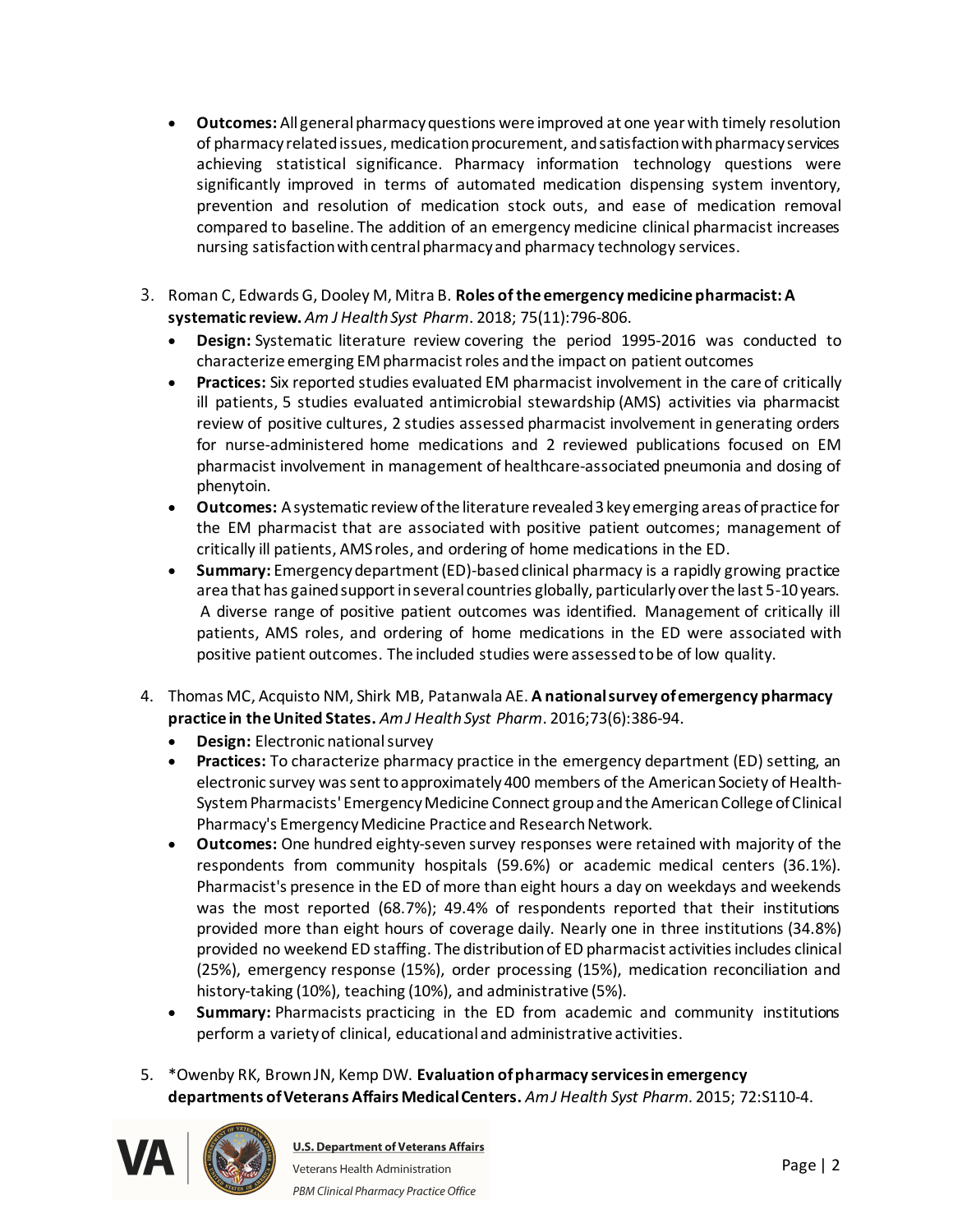- · **Design:**Cross-sectional survey study
- · **Practices:**The most common pharmacy services provided included medication reconciliation, patient education/ counseling, pharmacotherapy recommendations, ED staff education, precepting activities, adverse drug reaction (ADR) reporting, and ensuring formulary compliance. In addition, pharmacists made interventions that prevented ADRs and were able to reduce costs.
- · **Outcomes:**ED pharmacy services were more frequently reported in VA facilities compared with a national sample of non-VA facilities. Despite the high prevalence and variety of dedicated pharmacy services provided to the ED, documentation of these services remains an area in need of improvement.
- **Summary:** Pharmacists provide a wide range of services to the ED however documenting theses services remains an area in need of improvement.
- 6. Acquisto NM, Hays DP. **Emergency medicine pharmacy: Still a new clinical frontier.** *Am J Health Syst Pharm*. 2015; 72(23):2092-6.
	- · **Design:**Electronic national survey
	- · **Practices:**Pharmacists practicing in the ED reported involvement in a variety of activities and were asked to estimate the percentage of a typical day dedicated to those activities. On average, clinical activities (e.g., pharmacotherapy consults, drug information, toxicology recommendations, patient education, microbiology culture review) consumed 25% of a pharmacist's time (IQR, 15–40%), followed by emergency response activities, such as participating in responses to medical cardiopulmonary and trauma resuscitation emergencies (15%; IQR, 10–20%); order processing (15%; IQR, 5–25%); medication reconciliation (10%; IQR, 5–25%); teaching (10%; IQR, 5–15%); and administrative activities (5%; IQR, 0–10%).
	- · **Outcomes:**A total of 187 pharmacists completed the survey. Large majorities of respondents were from community hospitals (60.4%) or academic institutions (35.4%). Overall, the median number of pharmacists practicing in the ED was 2.0.
	- · **Summary:**These results showed that pharmacists practicing in academic and community EDs perform a variety of clinical, educational, and administrative activities.
- 7. Jacknin G, Nakamura T, Smally AJ, et al. **Using pharmacists to optimize patient outcomes and costs in the ED.** *Am J EmergMed*. 2014; 32(6):673-677.
	- · **Summary:** The benefits a pharmacist in the ED include reduction in medical errors in general, by process, by severity, in geriatric populations, and in education also includes medication history value added activities (i.e., medication reconciliation, real-time consultation, response to urgent alerts such as trauma, stroke, medical, and MI, second check to dosing, prepare medications bedside, obtain medications not immediately available in the ED, antibiotic dosing, counseling, protocol development, management of inventory including drug shortages, and committee involvement). Other issues addressed include regulatory standards established by TJC, barriers to implementation of an ED pharmacist, and acceptance in the ED. The ED pharmacist plays an essential part of the ED. Literature supports the cost of the position while also adding an extra safeguard for patient safety.
- 8. Fairbanks RJ, Hildebrand JM, Kolstee KE, Schneider SM, Shah MN. **Medical and nursing staff highly value clinical pharmacists in the emergency department.** *EmergMed J*. 2007; 24(10):716-8.
	- 1. **Design:**Descriptive survey study

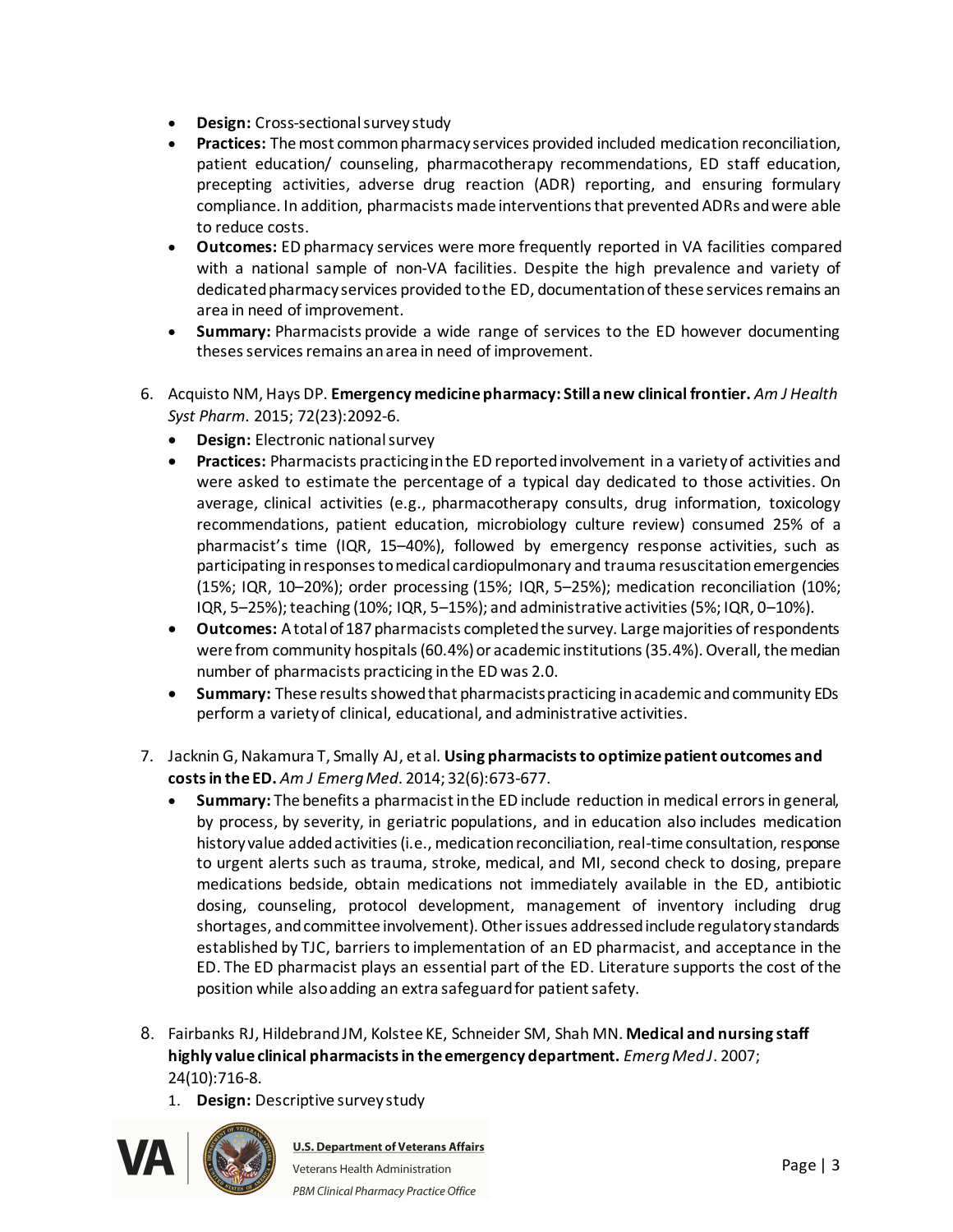- 2. **Practices:**Attend to trauma resuscitations, order review, consults, patient education, selection of antibiotic, selection of medication, DDI consult, medication in pregnancy consult, toxicology consult, cost avoidance, etc.
- 3. **Outcomes:**99% of respondents felt the Emergency Department Pharmacist (Eph) improves quality of care, 96% feel they are an integral part of the team, and 93% had consulted the EPh at least a few times during their last five shifts. Staff felt that the EPh should be available for consults, attend resuscitations, and check orders.
- 4. **Summary:**This study reinforced the value of many specific duties of the EPh programand found that doctors and nurses overwhelmingly favor the presence of an EPh in the ED, frequently seek their advice, and feel they improve quality of care.  Respondents (nurses/doctors, etc.) felt that high risk and rarely used medications should be checked by a pharmacist when possible.
- 9. Elenbaas RM, Waeckerle JF, McNabney WK. **The clinical pharmacist in emergency medicine.** *Am J Hosp Pharm*. 1977; 34(8):843-6.
	- · **Design:** An evaluation of physicians and nurse's attitudes towards pharmacist involvement in the ED.
	- · **Practices:** 14-item questionnaire was administered to physicians and nurses.
	- · **Outcomes:** All respondents felt the pharmacist was an important component of the department and a benefit to its patient care and educational programs. Eighty-seven percent of the physicians stated the pharmacist is capable of offering primary care to certain patients once diagnosis has been made; 95% felt the role of the pharmacist is transferrable to other emergency room facilities and 83% were willing to have their patients charged for his services.

# <span id="page-3-0"></span>*Position Statements and Practice Models*

- 1. Stewart B, Brody A, Krishnan AC, Brown SK, Levy PD. **An Unmet Need Meets an Untapped Resource: Pharmacist-Led Pathways for Hypertension Management for Emergency Department Patients.** *Curr HypertensRep.* 2019; 21(8):61.
	- · **Design:** Describe the role of the pharmacist in innovative pathways for hypertension (HTN) management in ED patients.
	- · **Practice:** Pharmacist-driven transitional care clinic (TCC) utilizing a collaborative practice agreement with ED physicians to improve HTNmanagement for ED patients aged 18-60 years old presenting to the ED with HTN. Pharmacist monitors BP, initiatives/titrates antihypertensive therapy, discusses medication adherence, provide lifestyle counseling, and assesses cardiovascular risk. Patients with no primary care visit within 6 months may be referred to an outpatient pharmacy clinic for pharmacist led HTN management.
	- · **Outcomes:** Preliminary results show 24 patients completed 95 visits with average systolic BP decrease of 48 mmHG.
	- · **Summary:** Pharmacists can play a unique role in filling various gaps related to access barriers and poor medication adherence, especially for patients who utilize the ED as a primary location for chronic disease management. Our TCC expands upon existing models to meet the unique needs of ED patients and is associated with meaningful reductions in BP. Future research is needed to delineate the true benefit, promote policy changes, and drive new payment models, with an ultimate goal of increasing pharmacist-physician collaboration.

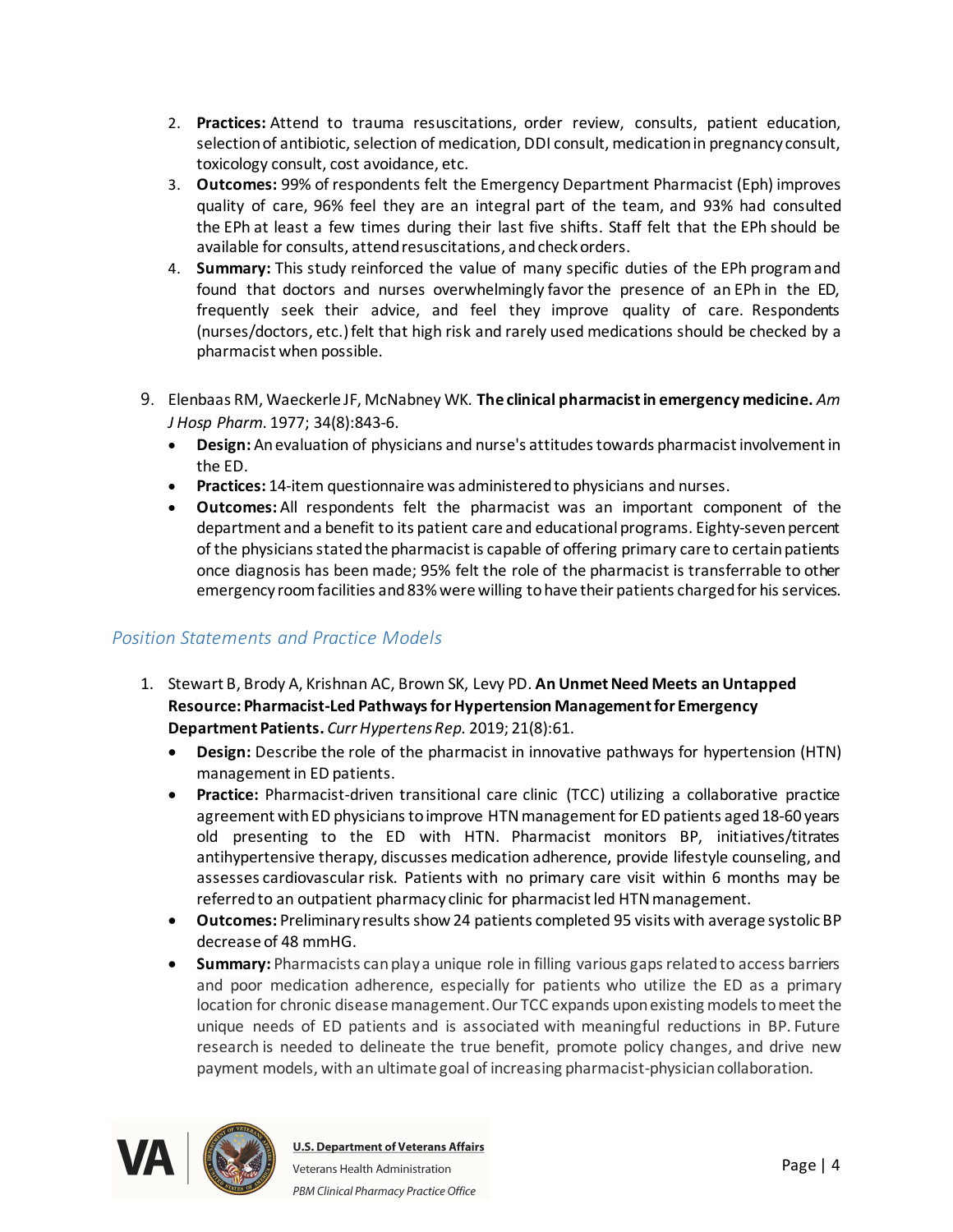- 2. Morgan SR, Acquisto NM, Coralic Z, et al. **Clinical pharmacy services in the emergency department.** *Am J EmergMed*. 2018; 36(10):1727-1732.
	- · **Summary**: The emergency department (ED) is a fast-paced, high-risk, and often overburdened work environment. Formal policy statements from several notable organizations, including the American College of Emergency Physicians (ACEP) and the American Society of Health-System Pharmacists (ASHP), have recognized the importance of clinical pharmacists in the emergency medicine (EM) setting. EM clinical pharmacists work alongside emergency physicians and nurses at the bedside to optimize pharmacotherapy, improve patient safety, increase efficiency and cost-effectiveness of care, facilitate antibiotic stewardship, educate patients and clinicians, and contribute to scholarly efforts. This paper examines the history of EM clinical pharmacists and associated training programs, the diverse responsibilities and roles of EM clinical pharmacists, their impact on clinical and financial outcomes, and proposes a conceptual model for EM clinical pharmacist integration into ED patient care. Finally, barriers to implementing EM clinical pharmacy programs and limitations are considered.
- 3. Farmer BM, Hayes BD, Rao R, Farrell N, Nelson L. **The Role of Clinical Pharmacists in the Emergency Department.***J Med Toxicol*. 2018; 14(1):114-116.
	- · **Summary**: The ED is a unique setting with a diverse and complex patient population presenting around the clock with urgent and emergent needs. Emergency physicians readily utilize and value the presence of ED pharmacists to aid in this care. We support 24-hour staffing of emergency departments with dedicated ED pharmacists as part of the clinical care team. American College of Medical Toxicology (ACMT) also supports studies to further define the impact and value of pharmacists in the ED and other areas of ED expansion such as urgent care and observation units.
- 4. \*Kessler C, Ward MJ, McNaughton CD. **Reducing Adverse Drug Events: The Need to Rethink Outpatient Prescribing.** *JAMA*. 2016; 316(20):2092-2093.
	- · **Summary:**In the ED setting, concerns regarding adverse drug events (ADEs) due to prescribed medications are often not fully addressed, likely due to the limited scope and time with patients and barriers to communication between physicians in the ED and a patient's primary care team. Medication changes in the ED typically occur during brief discussions and generally without the input or medical records from the patient's primary care or specialty care clinicians. Within large, integrated healthcare systems such as the Veterans Health Administration (VHA), communication between ED physicians and other clinicians is more feasible. Identifying, addressing, and preventing ADEs will require a systematic redesign of how medications are prescribed, monitored, and discontinued, especially chronic medications.  Increased integration and use of ED-based pharmacists is a potential solution that may address these needs and could build on existing team-based, inpatient hospital models. Integrated health care systems can help pioneer improved care coordination and transition of care models.
- 5. CobaughDJ, Schneider SM. **Pharmacists in the emergency department: encouraging and discouraging findings.** *Am J Health Syst Pharm*. 2016; 73(6):357.
	- · **Summary:** The American Society of Health-System Pharmacists (ASHP) developed policies and resources that support the increased engagement of pharmacists in the ED setting. In 2015, the American College of Emergency Physicians adopted this policy statement which recognized pharmacists' values and supported dedicated roles of pharmacists within the ED.

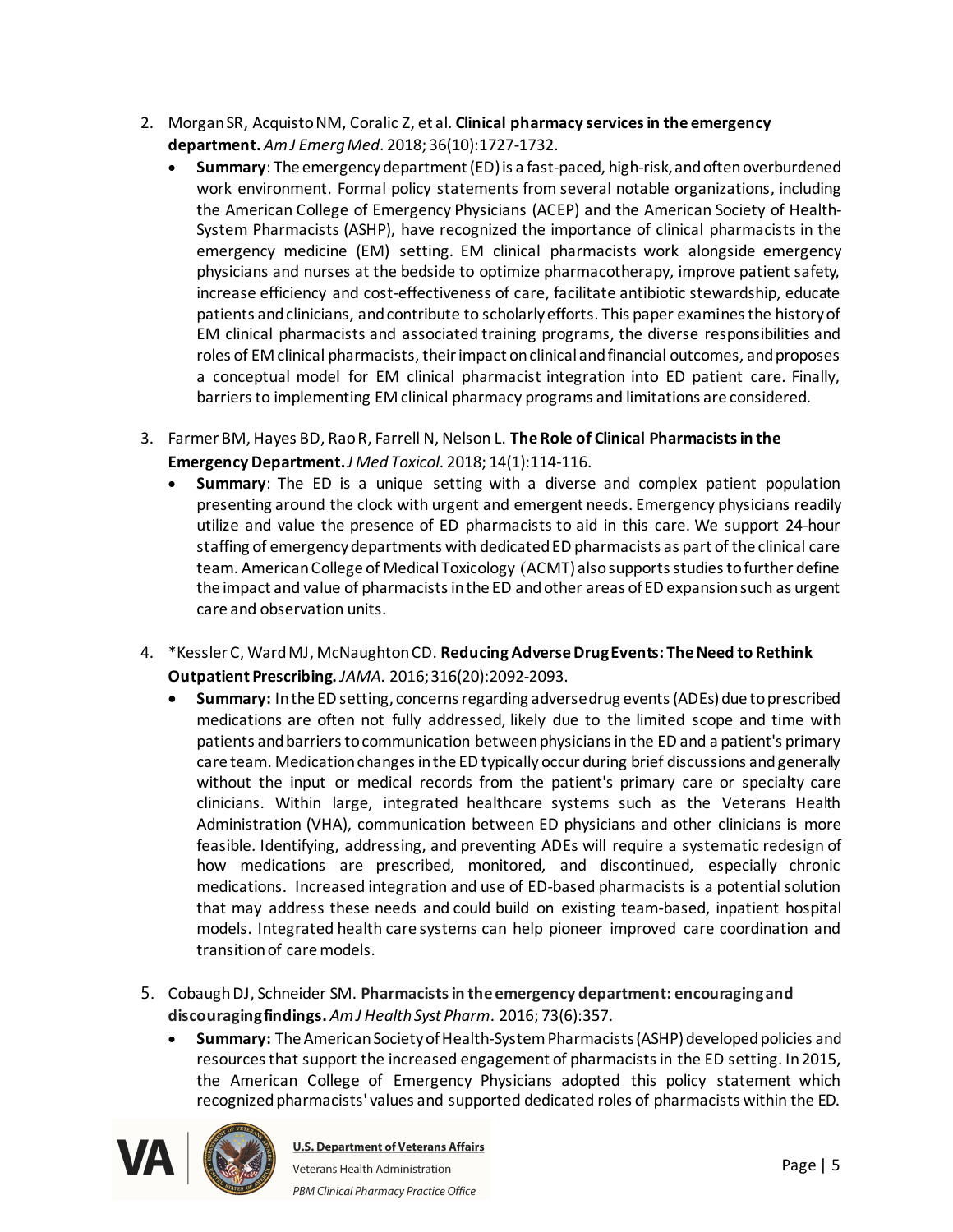While there have been national organizations advocating for the inclusion of pharmacists in the ED, the 2015 ASHP national survey only found 21.8% of respondents were pharmacists assigned to the ED and smaller hospitals were less likely to have dedicated ED pharmacy services. Given the high risks associated with medication use in the ED, hospitals should ensure that pharmacists are active members on the ED team during peak patient care hours seven days a week. 

- **6.** Eppert HD, ReznekAJ; **American Society of Health-System Pharmacists. ASHP guidelines on emergency medicine pharmacist services.** *Am J Health Syst Pharm*. 2011; 68(23):e81-95.
	- · **Design:**ASHP guidelines to define the role of the Emergency Medicine Pharmacist (EMP), suggest roles and establish a definition of best practices in the ED.
	- · **Practices:**Pharmacists were involved with essentialpatient care roles such as optimizing meds,  participating in direct patient care rounds, performing medication order reviews, MTM, obtaining medication histories, med reconciliation, participating in procedures that utilize high-risk medications, resuscitation, medication procurement and preparation, provision of drug information, documentation, ensuring medication and patient safety, and performing essential administrative and quality improvement tasks.
	- · **Outcomes:**The central role of the EMP is to improve patient outcomes by improving patient safety, preventing medication errors, and providing optimized pharmacotherapy regimens and therapeutic outcomes through participation in direct patient care activities and qualityimprovement initiatives in the ED. In addition, EMPs can provide education to members of the pharmacy department and other health care providers, as well as patients and their caregivers, and EMPs may participate in research and scholarly activities in the ED
	- · **Summary:** The first descriptions of pharmacy services provided in the ED appeared in the 1970s. EMPs today, provide many vital services within the ED. The central role of EMPs is to improve patient outcomes by preventing medication errors, optimizing pharmacotherapy regimens, and improving patient safety through direct patient care activities and quality improvement initiatives in the ED.
- 7. Scarponcini TR, Edwards CJ, Rudis MI, JasiakKD, Hays DP. **The role of the emergency pharmacist in trauma resuscitation.***J PharmPract.* 2011; 24(2):146-59.
	- · **Summary:** This article reviews the pharmacist role on the ED trauma team. The pharmacist role includes assessing pharmacotherapy and opportunities in the primary survey (i.e., airway and role in rapid sequence induction (RSI)), premedication for RSI including sedation and paralytics, post intubation sedation and analgesia, and the secondary survey and assessment of antibiotics, tetanus prophylaxis, analgesia, mannitol or concentrated sodium chloride for intracranial pressure, and methylprednisolone for spinal cord injury. The ED pharmacist is an active member of the trauma resuscitation multidisciplinary team and has been shown to reduce medication errors and an providing additional layer of safety. The ED pharmacist successfully integrates pharmaceutical care into the ED and demonstrating the benefits to physicians is critical for expanding pharmacy services.
- 8. Kasuya A, Bauman JL, Curtis RA, Duarte B, Hutchinson RA. **Clinical pharmacy on-call program in the emergency department.***Am J EmergMed*. 1986;4(5):464-467.
	- · **Design:** A retrospective review of completed report forms evaluating the first two years of a pharmacy residency on call program at the University of Chicago Illinois.

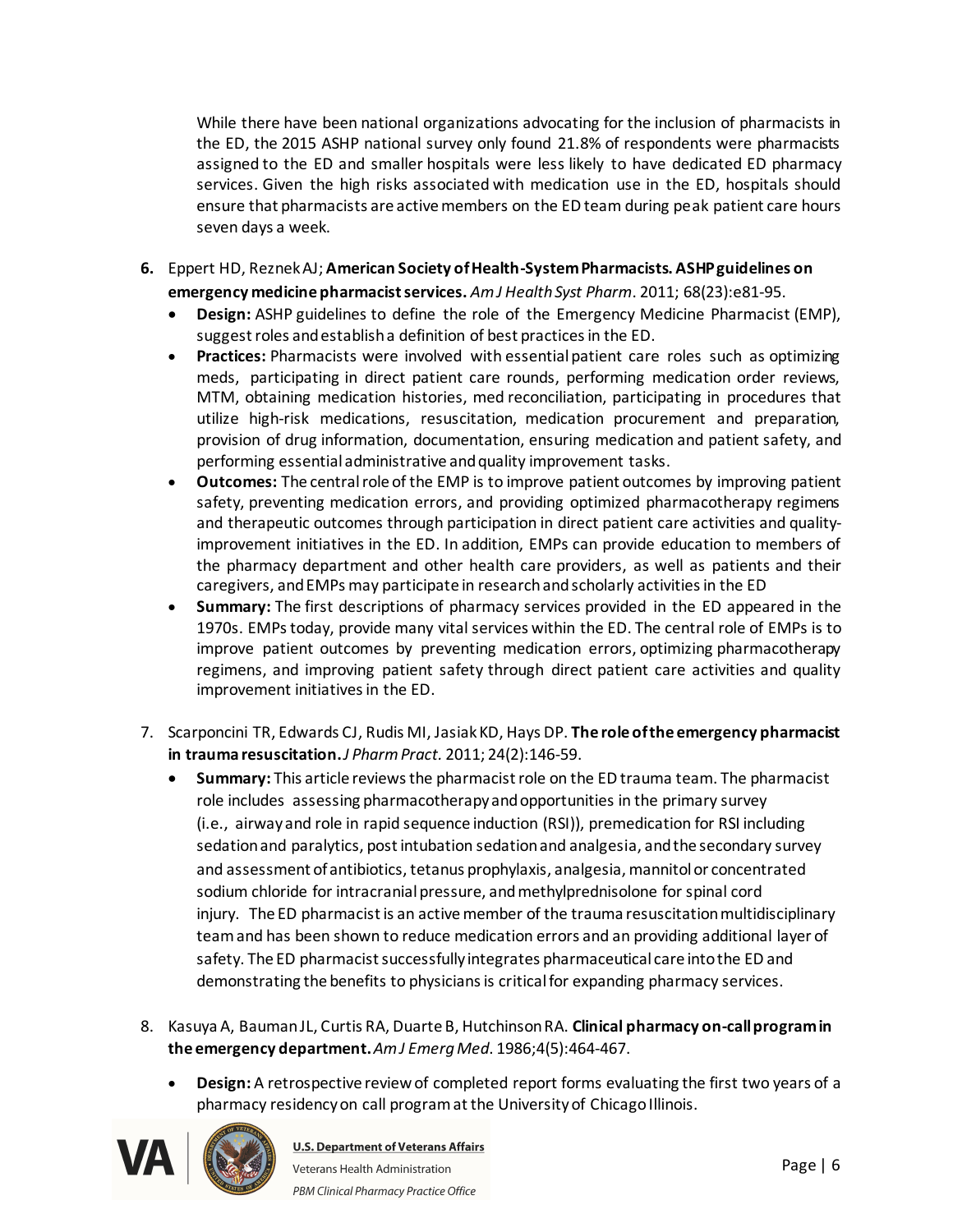- · **Practices:** The emergency service is staffed by a clinical pharmacy faculty member and or a clinical pharmacy resident on weekdays from 7am until 5 pm. This regular staffing is complemented by the on-call program. On call hours for the ED area are from 5 pm until 7 am the following day, and weekends and holidays from 7am until 7 am the following day.
- · **Outcomes:**Over the two years, clinical pharmacy residents completed 3.1 consultations per 14-hour call period. Greater than 90% of the clinical pharmacy recommendations were accepted and completely followed by physician cohorts. The consultations were usually solicited by medical residents and required a mean of 100 minutes per consult.

### <span id="page-6-0"></span>*Pharmacist Interventions and Cost Avoidance*

- 1. \*Moss JM, Bryan WE, Wilkerson LM, Jackson GL, Owenby RK, Van Houtven C, Stevens MB, Powers JS, Vaughan CP, Hung WW, Hwang U, Markland AD, McGwin G, Hastings SN. **Impact of Clinical Pharmacy Specialists on the Design and Implementation of a Quality Improvement Initiative to Decrease Inappropriate Medications in a Veterans Affairs Emergency Department.**  *J Manag Care Spec Pharm.* 2016;22(1):74-80.
	- · **Design:**Ongoing multi-site quality improvement project
	- · **Practices:**Academic detailing performed by a physician-CPS pair, medication alert messages identifying medications as PIMs in the computerized patient record system, and automated reports describing the frequency and type of PIMs prescribed by each ED provider
	- · **Outcomes:**73 ED providers received the academic detailing. The ED facility experienced a relative reduction of 47.5% in the rate of PIM prescribing over the observation period.
	- · **Summary:**This QI project resulted in a meaningful decrease in potentially inappropriate medication (PIM) prescribing in older ED adults. CPS contributions to QI can extend beyond pharmacotherapy and provider education to also include information technology tools using formulary management expertise.
- 2. Miranda TM, Petriccione S, Ferracini FT, Borges Filho WM. **Interventions performed by the clinical pharmacist in the emergency department.** *Einstein*(Sao Paulo). 2012; 10(1):74-8.
	- · **Design:** Retrospective study conducted at the Morumbi Emergency Department of Hospital Israelita Albert Einstein evaluating the role and importance of the clinical pharmacist through number of interventions.
	- · **Practices:** ED pharmacist were present from 1000-1900 M-F. The pharmacist made interventions based on incorrect indication, dose, frequency, and route of administration including switching to appropriate formulation appropriate for administration through a tube. The pharmacist also reviewed medical prescriptions pediatrics and neonates and monitored anticoagulants and hypoglycemic agents.
	- · **Outcomes:** During a time period of 1 year, 3.452 prescriptions were evaluated, and 1,238 interventions were made. The most frequent interventions made were related to dosage (35%), dilution (9.77%), and route of administration (8.48).
- 3. \*Aldridge VE, Park HK, Bounthavong M, Morreale AP. **Implementing a comprehensive, 24-hour emergency department pharmacy program.** *Am J Health Syst Pharm*. 2009; 66(21):1943-7.
	- · **Design:**A 24-hour emergency department pharmacy program (EDPP) was created at the Veterans Affairs San Diego Healthcare System to address deficiencies identified by the pharmacy service within the ED, including medication tracking, documentation of doses

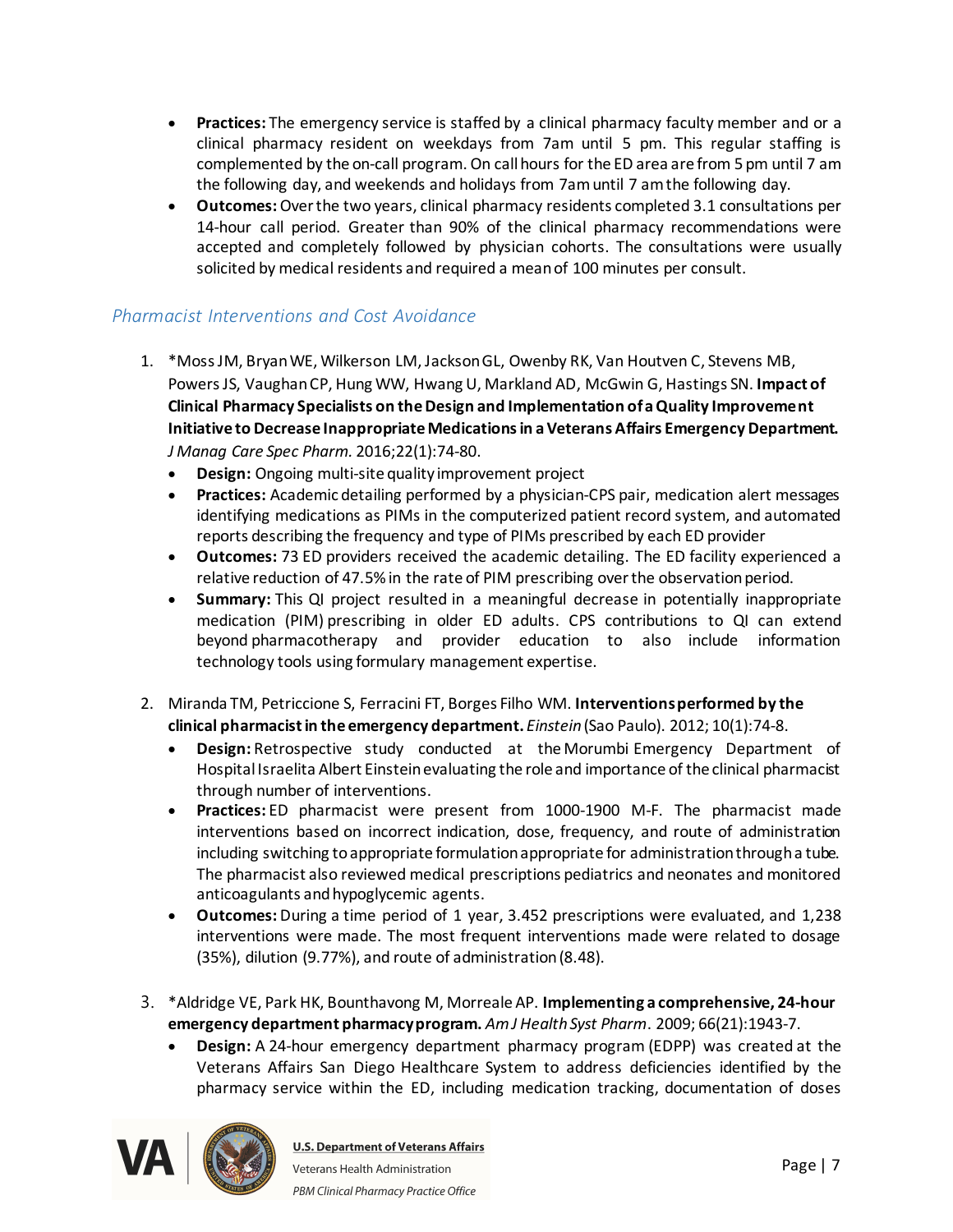administered, and formulary management. Activities of pharmacists were tracked and documented. 

- · **Practices:**The most common practices were interventions that resulted in the prevention of serious patient harm, prevention or management of adverse drug events, and dose or frequency adjustments of a medication orders.
- · **Outcomes:**During the initial six-month implementation period, the ED pharmacists recorded 9,568 interventions. Safety and cost avoidance of their activities were monitored. The EDPP improved the quality of patient care, decreased medication errors and patient wait times, improved the medication reconciliation process, enhanced formulary management, ensured prospective medication order review, and increased overall patient safety, as evidenced by the documented interventions and staff satisfaction survey. The projected cost savings for the medical center during the first year of EDPP implementation was calculated as \$1,691,185. The ED staff survey revealed that the program enhanced the level of quality patient care. Staff members reported high levels of satisfaction with the EDPP and 93% considered the ED pharmacist an integral part of the ED team.
- · **Summary:**A tertiary care teaching hospital successfully implemented a 24-hour, comprehensive ED pharmacy service that enhanced the efficiency and delivery of patient care and resulted in significant cost savings.
- 4. Lada P, Delgado G Jr. **Documentation of pharmacists' interventions in an emergency department and associated cost avoidance.** *Am J Health Syst Pharm*. 2007; 64(1):63-8.
	- · **Design:**Prospective analysis. All pharmacists working in the ED prospectively documented the pharmacist interventions that were accepted by physicians and nursing staff and entered a spreadsheet on a weekly basis.
	- · **Practices:**Intervention categories included the provision of drug information; recommendations for dosage adjustment, formulary interchange, initiation of medications, alternative drug therapy, discontinuation of drug therapy, changes in medication therapy due to allergy notification, drug therapy duplication prevention, or changes in the route of drug administration; questions from nursing staff; order clarifications; drug compatibility issues; patient information; toxicology; and drug interaction identification.
	- · **Outcomes:**2150 pharmacist interventions were documented. Pharmacists participated in the care of 1042 patients triaged to the resuscitation area of the ED. Cost avoidance was determined to be 1,029,776 dollars (September 1, 2003 to December 31, 2003).
	- · **Summary:** The most documented interventions made by pharmacists involved in the care of patients visiting the ED included provision of drug information, dosage adjustment recommendations, responses to questions from nursing staff, formulary interchanges, and suggestions regarding initiation of drug therapy. The potential cost avoidance attributable to the pharmacist interventions during the study period was over \$1 million.

# <span id="page-7-0"></span>*Medication Errors and Reconciliation*

- 1. Pevnick JM, Nguyen C, Jackevicius CA, Palmer KA, Shane R, Cook-Wiens G, Rogatko A, Bear M, Rosen O, Seki D, Doyle B, Desai A, Bell DS. **Improving admission medication reconciliation with pharmacists or pharmacy technicians in the emergency department: a randomized controlled trial.** *BMJ Qual Saf*. 2018;27(7):512-520.
	- · **Design:**Three-arm Randomized controlled trial

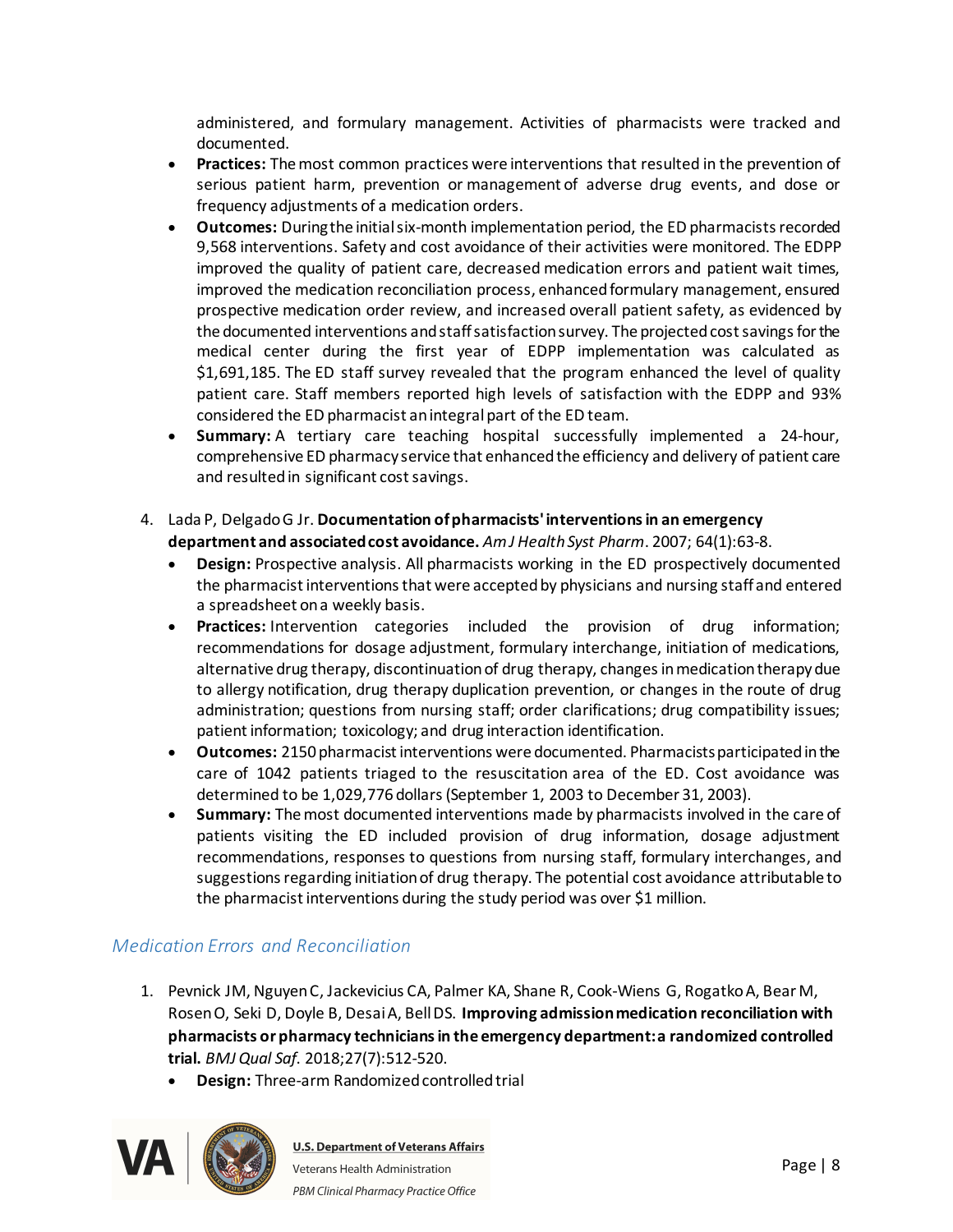- · **Practices:**Three intervention arms including pharmacists, pharmacy technicians and a controlled group obtained initial admission medication histories (AMHs) for 306 inpatients. The primary outcome was severity weighted mean AMH error score.
- · **Outcomes:**Analysis was limited to 278 patients. Pharmacists, pharmacy technicians, and usual care arms had a Mean + standard deviation (SD) AMH errors per patient of 1.4 + 1.9, 1.5 + 2.1, and 8.0 + 5.6, respectively (p<0.0001). Mean + SD severity weighted AMH error scores were  $4.1 \pm 6.8$ ,  $4.1 \pm 7.0$ , and  $23.0 \pm 16.1$ , respectively. Pharmacists and pharmacy technicians reduced AMH errors and resultant admission medication orders (AMOs) by over 80%.
- **2.** Pérez-Moreno MA, Rodríguez-Camacho JM, Calderón-Hernanz B, Comas-Díaz B, Tarradas-TorrasJ. **Clinical relevance of pharmacist intervention in an emergency department.** *EmergMed J.* 2017; 34(8):495-501.
	- · **Design:**Observational prospective six-month studyat a 400-bed hospital recorded interventions carried out by clinical pharmacists.
	- · **Practices:** Pharmacist intervention in the process of medication reconciliation or another activity in the ED setting.
	- · **Outcomes:** Pharmacists reviewed pharmacotherapy history and medication orders for 2,984 patients. A total of 991 interventions were recorded in 557 patients with 67.2% of errors occurring during medication reconciliation. Medication errors were considered severe in 57.2% of cases and 64.9% of pharmacist intervention were considered relevant. About 10.9% of the drugs were on the High-Alert Medications Institute for Safe Medication Practices (ISMP) list. The severity of the medication error and the clinical significance of the pharmacist intervention were correlated ( $p$ <0.001). Clinical pharmacists identified and intervened on a high number of severe medication errors.
- 3. CesarzJL, SteffenhagenAL, Svenson J, HamedaniAG. **Emergency department discharge prescription interventions by emergency medicine pharmacists.***AnnEmergMed*. 2013;61(2):209-14.e1.
	- · **Design:** Prospective observational study in the ED of an academic medical center that serves both adults and children was conducted to evaluate the rates and details of interventions associated with an ED pharmacist review of discharge prescriptions for patients discharged from the ED. Providers satisfactionwith such services was also evaluated.
	- · **Practices:** To improve the discharge prescription process, ED pharmacist reviewed electronic medical prescriptions generated by the emergency physicians to prevent errors and optimize medication therapy in patients discharged from the ED. This process could be bypassed if the ED pharmacist was performing time sensitive medication related services.
	- · **Outcomes:** Most discharge prescriptions reviewed by the ED pharmacist were for adults (602, 89.3%). The pharmacist intervened on 68 prescriptions, an intervention rate of 10.1% with a majority of interventions in pediatric prescriptions (23.6%). The number of interventions categorized as error prevention and optimization of medication therapy was similar (54% and 46% respectively). More than 95% of survey respondents believed ED pharmacist improved patient safety, optimized medication regimens, and improved patient satisfaction.
- **4.** Ernst AA, Weiss SJ, Sullivan A, SarangarmD, Rankin S, Fees M, SarangarmP. **On-site pharmacists in the ED improve medical errors.** *Am J EmergMed*. 2012;30(5):717-25.

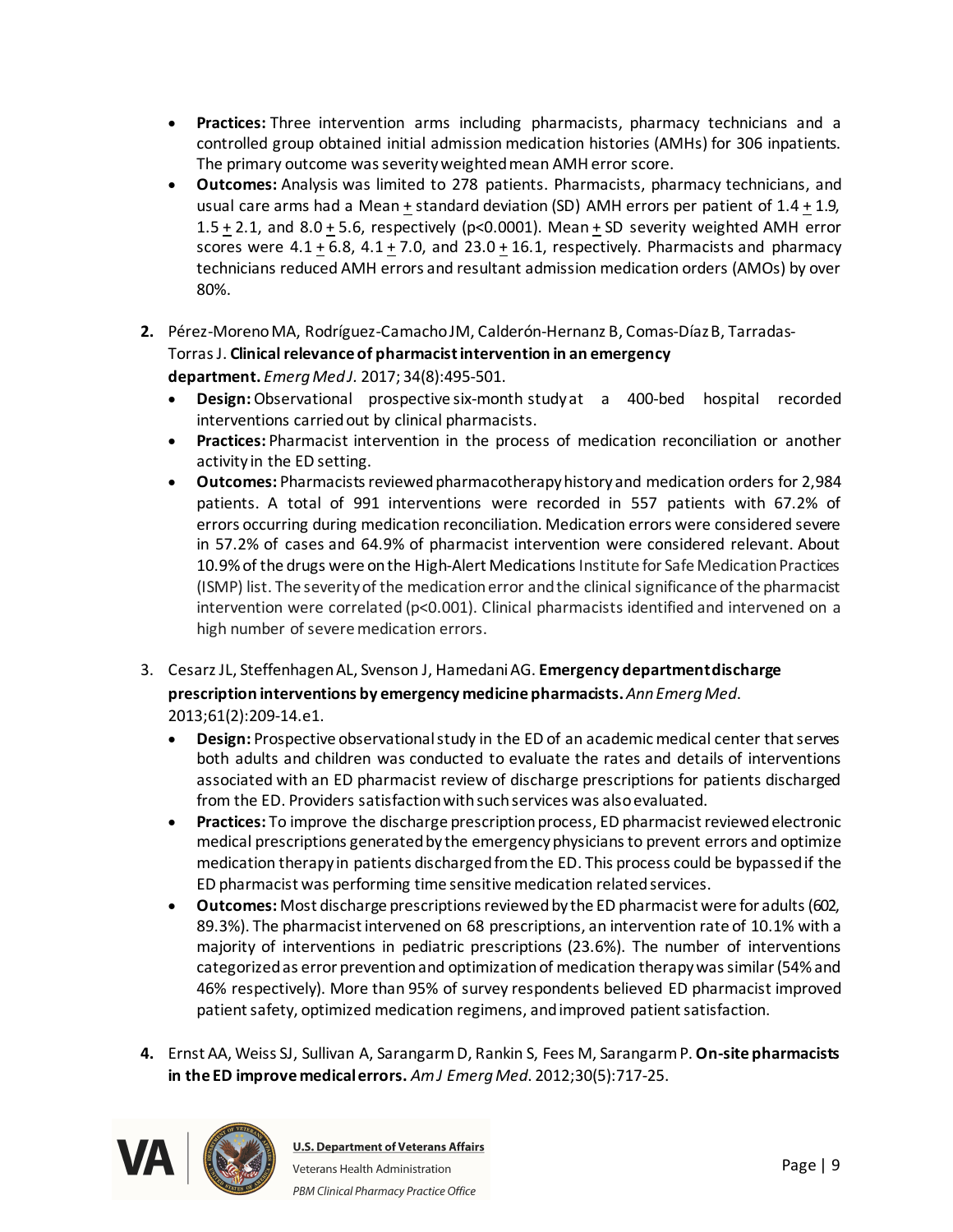- · **Design:**Cross-sectional cohort study of patients with major trauma and resuscitation presenting to the ED comparing medical error occurrence when pharmacists were or were not present. Medical errors collected included incorrect orders, wrong medications, wrong dosages, wrong rates, timing ifmore than 30 minutes, and errors due to drug allergies.
- · **Practices:**This study was conducted over a 3-month period at a level 1 trauma center with an emergency medicine residency. This cross-sectional cohort study compared a prospective analysis of patients during the time (10 hour/day) with pharmacists present for resuscitations and traumas (PPs) and a retrospective review of the time on the same days (14 hours/day) with pharmacists absent (PAs).
- · **Outcomes:**Over the 3-month period, 694 patients were included. A total of 242 presented during PP times and 452 during PA times. There were 5 (3%) patients with errors recorded during PP times and 137 (30%) with errors recorded during PA times (difference, 27%; 95% CI, 23-32). Controlling for age, race, sex, and disposition, medical errors were 13.5 times more likely during PA than during PP times (adjusted odds ratio, 13.5; 95% CI, 5.7-31.9).
- · **Summary:**With a pharmacist absent, over 13 times more errors were recorded in the ED than with a pharmacist present. On-site ED pharmacists may be beneficial in reducing medical errors.
- 5. Jellinek SP, Cohen V, Fancher LB, et al. **Pharmacist improves timely administration of medications to boarded patients in the emergency department.** *J EmergNurs*. 2010; 36(2):105- 110.
	- · **Design:** This was a prospective observational study assessing the variations in timely administration of medications based on differences in nursing staff assignments (ED nurses who are responsible for boarded patients and ED patients and inpatient) and to determine whether a pharmacist's interventions can improve this variation in timely administration of medications to boarded patients in the ED of a 705 bed teaching hospital.
	- · **Practices:** Pharmacy services in the ED are provided by the clinical pharmacy manager, pharmacy residents, interns, and staff pharmacist. Medication orders for boarded patients are verified by staff pharmacist and pharmacy resident. ED pharmacist actively participates with nurses to ensure medication administration to boarded patients from 0800-2300.
	- · **Outcomes:** A total of 79 patients were included in the study, resulting in 266 mediation administration opportunities (ED,146; inpatient, 120). Inpatient nurses administered medications in a timely manner at a significantly greater rate than ED nurses (83.3% vs 63.7% P<0.0001) with the largest difference observed in the evening hours (P=0.02). Pharmacist interventions were successful in both the ED and inpatient nurses.
- 6. Ratz Y, Shafir I, Berkovitch S, et al. **The importance of the pharmacist in reporting adverse drug reactions in the emergency department.** *J Clin Pharmacol*. 2010; 50(10):1217-1221.
	- · **Design:** Study to assess the influence of a pharmacist present in the emergency department (ED) on increasing diagnosis and reporting rate of ADRs in a tertiary hospital in Israel. The study included all patients admitted to the internal medicine section of the ED during the study period.
	- · **Practices:** The pharmacist was responsible for screening all charts to identify patients who may have and ADR and interviewing the patient.
	- · **Outcomes:** During the intervention period, 61 patients were interviewed by the pharmacist. Of these, 30 (49%) were identified with a suspected ADR. Of the identified ADRs, 6.6% were

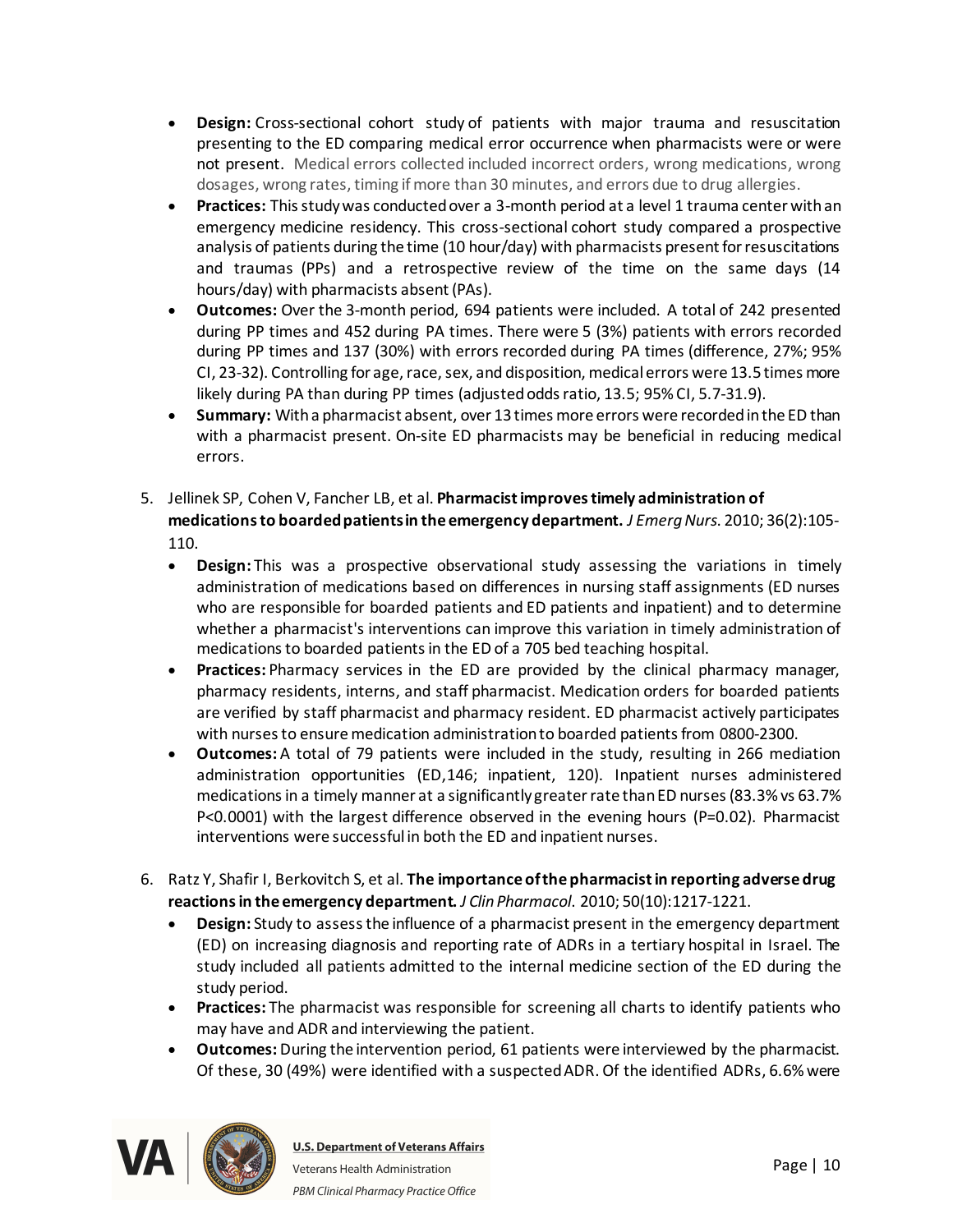found to be highly probable, 47% were probable, 47% were possible, and none were categorized as doubtful. Twelve (40%) were life threatening.

- 7. Rothschild JM, Churchill W, Erickson A, et al. **Medication errors recovered by emergency department pharmacists.** *AnnEmergMed*. 2010;55(6):513-521.
	- · **Design:** Prospective cross-section observation study of pharmacist who recovered medication errors (defined as potential, mitigated, or ameliorated adverse drug events) in 4 academic EDs (trauma level I centers).
	- · **Practices:** ED pharmacist were responsible for prospective medication order review, medication reconciliation, participation in resuscitations, providing clinical consultation to ED staff for patient specific recommendations, review protocol/guideline adherence, participation in rounds, dispense or prepare medications, screen for allergies and drug interactions, therapeutic drug monitoring, and care for boarded patients daily.
	- · **Outcomes:** There were 226 observation sessions spanning 787 hours of observed pharmacist reviewing 17,320 medications ordered or administered in to 6,471 patients. 504 recovered medication errors, or 7.8/100 patients and 2.9/100 medications. Most of the recovered medication errors were potential (90.3%), followed by mitigated (3.9%), and ameliorated (0.2%).
- 8. De Winter S, Spriet I, Indevuyst C, et al. **Pharmacist- versus physician-acquired medication history: a prospective study at the emergency department.** *Qual Saf Health Care*. 2010;19(5):371-375.
	- · **Design:** Prospective study conducted at the ED of a tertiary care teaching hospital to compare medication histories obtained by the pharmacist and physician and identify characteristics contributing to discrepancies from patients planned to be hospitalized.
	- · **Practices:** Clinical pharmacist and a well-trained pharmacy technician obtained medication histories using a structured form in the ED independent from the physician acquired ones from 0830-1700 during the week.
	- · **Outcomes:**Over the course of the study period, 3,594 medication histories were acquired by pharmacy staff. Of those, 59% of medication histories recorded by physicians were different resulting in 5,963 discrepancies were identified. Most common type of error was omission of a drug (61%).
	- · **Conclusion:** Medication history acquisition in the ED is often incomplete and pharmacist are especially suited to acquire and supervise accurate medication histories.
- 9. VasileffHM, Whitten LE, Pink JA, et al. **The effect on medication errors of pharmacists charting medication in an emergency department.** *Pharm World Sci*. 2009; 31(3):373-379.
	- · **Design:** A prospective study conducted in patients at risk of a medication misadventure (60 years or older, taking four or more regular medications, having 3 or more clinical co morbidities and or had at least one previous hospital admission in the previous 3 months) in the ED of a South Australian teaching hospital to assess the frequency and clinical significance of medication errors
	- · **Practices:** Pharmacist was responsible for conducting medication reconciliation in patients who had their medications already prescribed by the doctor (usual care) and in patients who had not had not been seen by the doctor and had their medications prescribed (pharmacist medication charting arm)

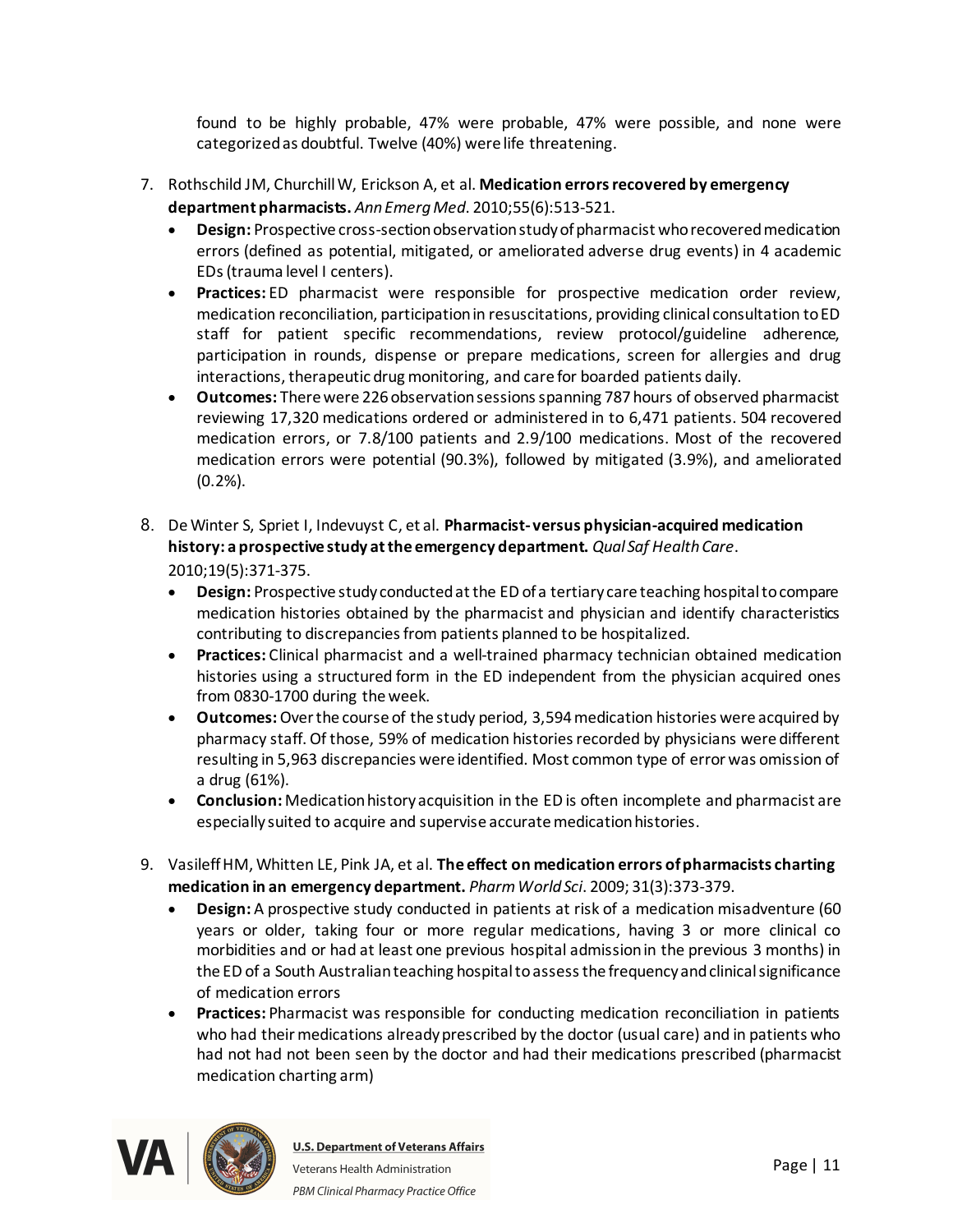- · **Outcomes:** In the usual care arm, 75.6% of patients had one or more unintentional discrepancies compared to 3.3% in the pharmacist arm and resulted in an average of 2.35 missed doses compared to 0.24 in the usual care and pharmacist arms respectively. In addition, 1.04 incorrect doses were administered in the usual care arm compared to none in the pharmacist arms. These differences were statistically significant and deemed clinically significant.
- 10. Brown JN, Barnes CL, Beasley B, et al. **Effect of pharmacists on medication errors in an emergency department.** *Am J Health Syst Pharm*. 2008; 65(4):330-333.
	- · **Design:** A retrospective chart review in patients admitted to the ED of a large rural hospital to determine the frequency of medication errors in an emergency department before (control group) and after (intervention group) an ED pharmacist was assigned to review medications orders and evaluate the physicians acceptance of the pharmacists recommendations.
	- · **Practices:** ED pharmacist were responsible for checking orders.
	- · **Outcomes:** A total of 37 and 14 medications errors were identified for the control and intervention groups respectively. The rate of errors was 16.09 per 100 medication orders in the control group and 5.38 per 100 orders for the intervention group. The ED pharmacist made 183 recommendations and 98.6% were accepted
	- · **Conclusion:** The rate of medication errors decreased significantly when pharmacist prospectively reviewed the medication order.
- 11. Hayes BD, Donovan JL, Smith BS, Hartman CA. **Pharmacist-conducted medication reconciliation in an emergency department.***Am J Health Syst Pharm*. 2007; 64(16):1720-1723.
	- · **Design:** Eight-week pilot study in the ED of a tertiary care hospital was conducted to evaluate the effect of pharmacist conducted medication reconciliation on compliance with a hospitals medication reconciliation policy using the hospital approved form.
	- · **Practices:** Pharmacy services provided to the ED are limited to the centralized review of medication orders. During the study one pharmacist worked in the ED to facilitate the safe and accurate transfer of medication histories for admitted patients. During the first 4 weeks pharmacist retrospectively reviewed charts and the next 4 weeks prospectively conducted medication reconciliation.
	- · **Outcomes:** The hospital-approved medication form was used for 78% of patients in the control group and 100% of patients in the study group. The mean number of errors and percentage of forms containing at least one error was significantly higher in the control group than in the study group (p=0.001) for both comparisons. Allergy documentation was recorded for 62 in the control group compared to all 60 in the study group (p=0.001).
- 12. Carter MK, Alin DM, Scott LA, GrayerD. **Pharmacist-acquired medication histories in a university hospital emergency department.** *Am J Health Syst Pharm*. 2006; 63(24):2500-2503.
	- · **Design:** A prospective study evaluating the discrepancies between medication histories taken by ED providers (physicians, nurses, and medical students) and medication histories taken by clinical pharmacist in a tertiary teaching facility over a 3-month period.
	- · **Practices:**On the arrival of the patient, ED providers completed a medication history. Those patients to be admitted through the ED were interviewed by the clinical pharmacist and then compared to the medication history taken by the ED provider.
	- · **Outcomes:** 252 histories were included in the study. The clinical pharmacist identified 1096 home medications compared to 817 home medications documented by ED providers

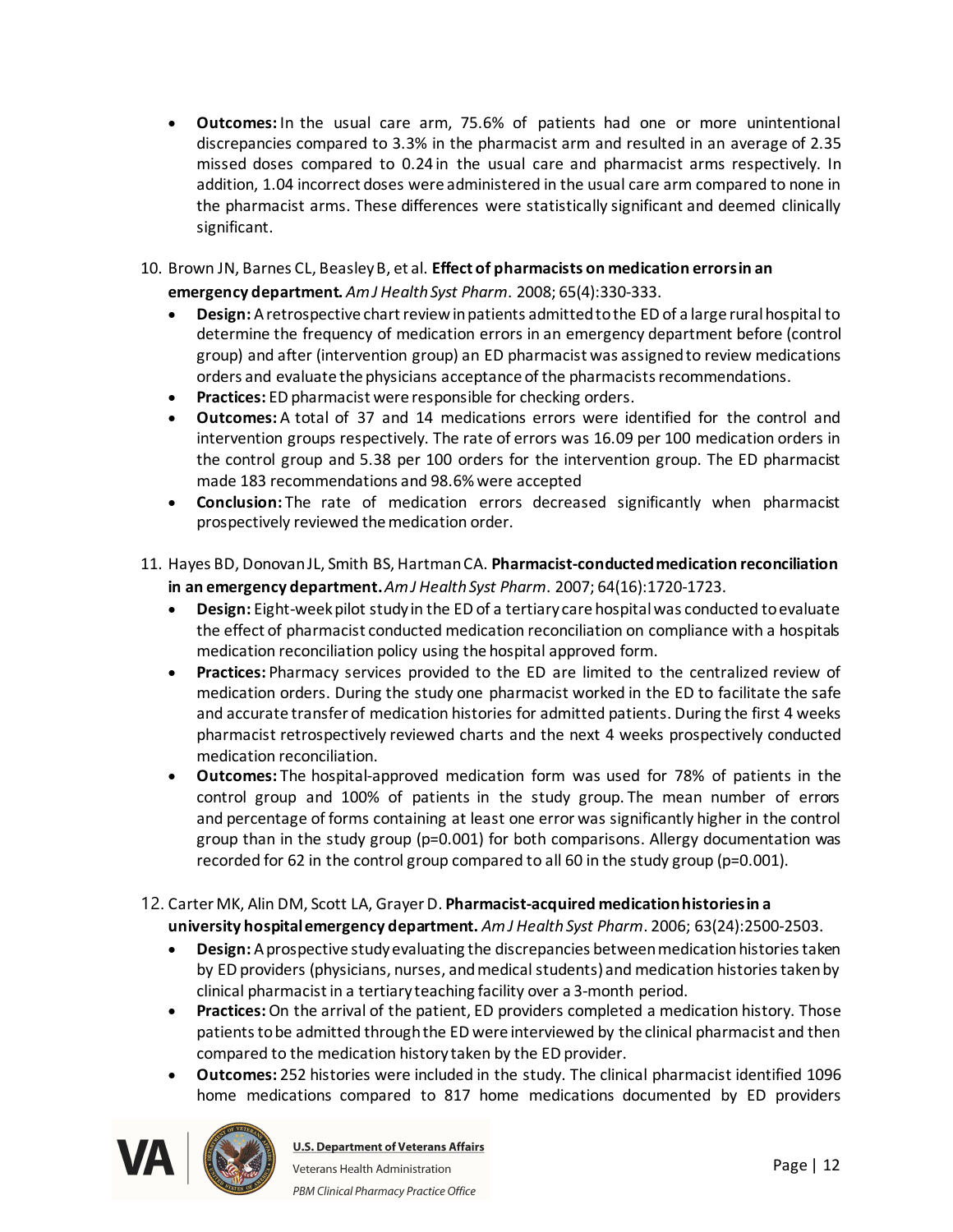resulting in 78% incomplete regimens. Pharmacist also reported more allergies and obtained more immunization histories.

#### <span id="page-12-0"></span>*Acute Care*

- 1. MasicD, Hidalgo DC, Kuhrau S, et al. **Pharmacist Presence Decreases Time to Prothrombin Complex Concentrate in Emergency Department Patients with Life-Threatening Bleeding and Urgent Procedures.** *J EmergMed*. 2019; 57(5):620-628.
	- · **Design:** Retrospective cohort study included patients receiving 4F-PCC for life-threatening bleeding or urgent procedure in the emergency department (ED) from 2014 to 2018.
	- · **Practices**: Patients with pharmacists at bedside (PharmD group) were compared with physician teams alone (control group). The primary outcome was time from ED presentation to 4F-PCC administration.
	- · **Outcomes**: Of 252 patients evaluated, 116 patients (46%) were included (n = 50 PharmD group; n = 66 control group). Most patients presented on warfarin (68.1%), and of the lifethreatening bleeds (94%), intracranial hemorrhage was most common (67.2%). The median time to 4F-PCC administration was significantly shorter in the PharmD group (66.5 vs. 206.5 min, p < 0.001). Pharmacist at bedside was the only factor independently associated with reduction in time to 4F-PCC (β coefficient -163.5 min, 95% confidence interval -249.4 to -77.7). Although there was no difference in hemostasis or mortality, patients in the PharmD group had a shorter intensive care unit length of stay (LOS) (2 vs. 5 days, p < 0.01) and hospital LOS (5.5 vs. 8 days, p = 0.02). A pharmacist at the bedside of patients who present to the ED with life-threatening bleeding or need for emergent procedure decreased time to 4F-PCC administration by 140 min, even after accounting for confounders. Faster time to 4F-PCC was associated with significantly shorter intensive care unit and hospital LOS.
- 2. Robey-Gavin E, Abuakar L. **Impact of Clinical Pharmacists on Initiation of Postintubation Analgesia in the Emergency Department.***J EmergMed*. 2016;50(2):308-314.
	- · **Design:** Retrospective cohort study compared the rate of initiation of postintubation analgesia in the ED before and after intervention by pharmacists specialized in emergency medicine.
	- · **Practices:** The primary endpoint was overall frequency of analgesia initiation with subset analysis of rapid sequence intubation (RSI) during the ED pharmacist (EDP) duty hours.
	- · **Outcomes:** The overall rate of postintubation analgesia increased after pharmacist intervention, from 20% to 49% ( $p = 0.005$ ). Analgesia initiation during EDP hours was 50% and 85% in the pre- and postintervention groups, respectively. Analgesic use after RSI in the ED significantly increased after the implementation of ED pharmacy services. This may suggest the increase may be related to direct pharmacist involvement in postintubation management.
- 3. Gosser RA, Arndt RF, Schaafsma K, et al. **Pharmacist Impact on Ischemic Stroke Care in the Emergency Department.***J EmergMed*. 2016;50(1):187-193.
	- · **Design:** Retrospective study that compare the accuracy of rtPA dosing, mean door-tortPA time, and identification of contraindications to rtPAtherapy when a pharmacist was present vs. absent in 105 patients who received rtPAfor acute ischemic stroke in the ED at a comprehensive stroke center.

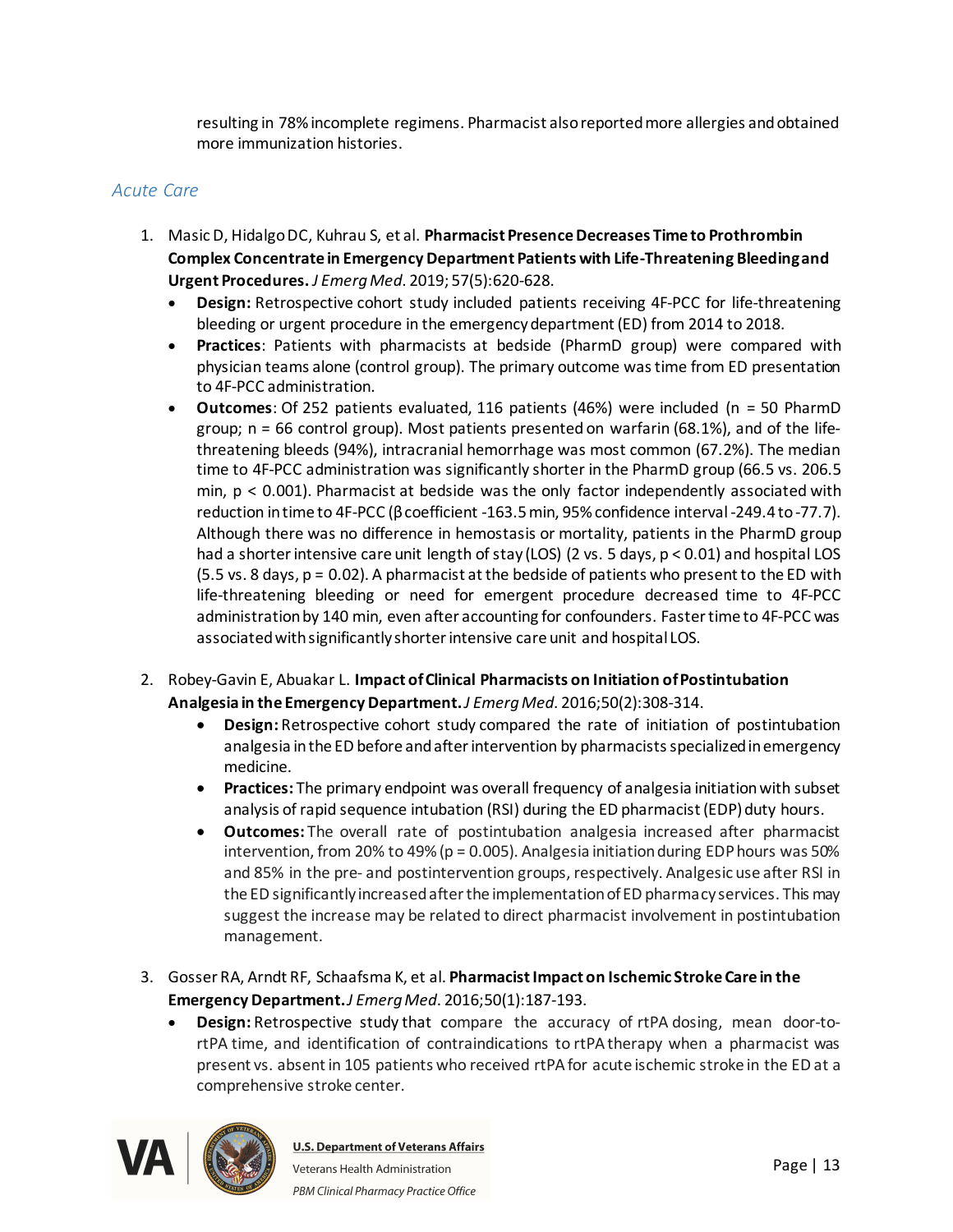- · **Practices:** ED pharmacists staffed daily and were available for consult from 1000 to 1830 hours. Pharmacist involvement was defined as encounters with documentation in the notes, order entry and/or automating dispensing cabinet override.
- · **Outcomes:** The median door-to-rtPA time when a pharmacist was present was statistically significantly shorter than when a pharmacist was absent (69.5 vs. 89.5 min; p = 0.0027). When a pharmacist was present, a door-to-rtPAtime of < 60 min was achieved 29.9% of the time, as compared with 15.8% in the pharmacist-absent group ( $p = 0.1087$ ). Pharmacist involvement on stroke teams may have a beneficial effect on door-to-rtPA time and patient care in the ED.
- **4.** Montgomery K, Hall AB, Keriazes G. **Pharmacist's impact on acute pain management during trauma resuscitation.** *J TraumaNurs*. 2015;22(2):87-90.
	- · **Design:** Retrospective chart review to evaluate pharmacist impact on door-to-pain medication time as a member of the trauma team compared with when no pharmacist is present. The study was conducted at a community hospital with a level II trauma center.
	- · **Practices:** The ED pharmacist participates in all trauma alerts during their scheduled hours. ED pharmacists participate in trauma resuscitation and act as a medication resource for the trauma team members and facilitates the timely administration of analgesics. In addition to the dedicatedED pharmacist, pharmacy residents may also attendtrauma alerts while on their emergency medicine clinical rotation.
	- · **Outcomes:** In this study, pharmacist participation during trauma resuscitationdecreased mean time to administration of first pain medication by 4 minutes. There was a 2.4-point reduction with a pharmacist versus 2.7 without a pharmacist, using a 0 to 10 numeric pain rating scale. The participation of a clinical pharmacist during trauma resuscitation significantly decreased the time to first analgesic administration in trauma patients.
- **5.** Brancaccio A, Giuliano C, McNorton K, et al. **Impact of a phenytoin loading dose program in the emergency department.** *Am J Health Syst Pharm*. 2014;71(21):1862-1869.
	- · **Design:** Single-center, observational, preimplementation-postimplementation study conducted in the ED of a 722-bed academic hospital to evaluate a combined pharmacist and physician directed phenytoin loading dose program. Adult patients who received a phenytoin loading dose in the ED were included.
	- · **Practices:** The ED pharmacist provided clinical services 40 hours per week. Pharmacist provided education to the ED prescribers and nursing on how to optimize the phenytoin loading dose and proper use of the developed electronic order set. Pharmacy students assisted the pharmacist in providing education.
	- · **Outcomes:** There was no difference in proportion of optimal phenytoin loading doses between preimplementationand postpollination. When stratified into pharmacist and prescriber groups, the rate of optimal phenytoin doses increased by 64% and was statistically significant  $p=0.007$ ) while the rate in the prescriber group remained unchanged ( $p=0.91$ ). The number of appropriate serum phenytoin concentrations significantly improved in the postimplementation group (p=0.025). Rates of adverse drug reactions and recurrence of seizures did not differ.
- 6. Patanwala AE, Thomas MC, Casanova TJ, Thomas R. **Pharmacists' role in procedural sedation and analgesia in the emergency department***. Am J Health Syst Pharm*. 2012 Aug 1;69(15):1336- 42.

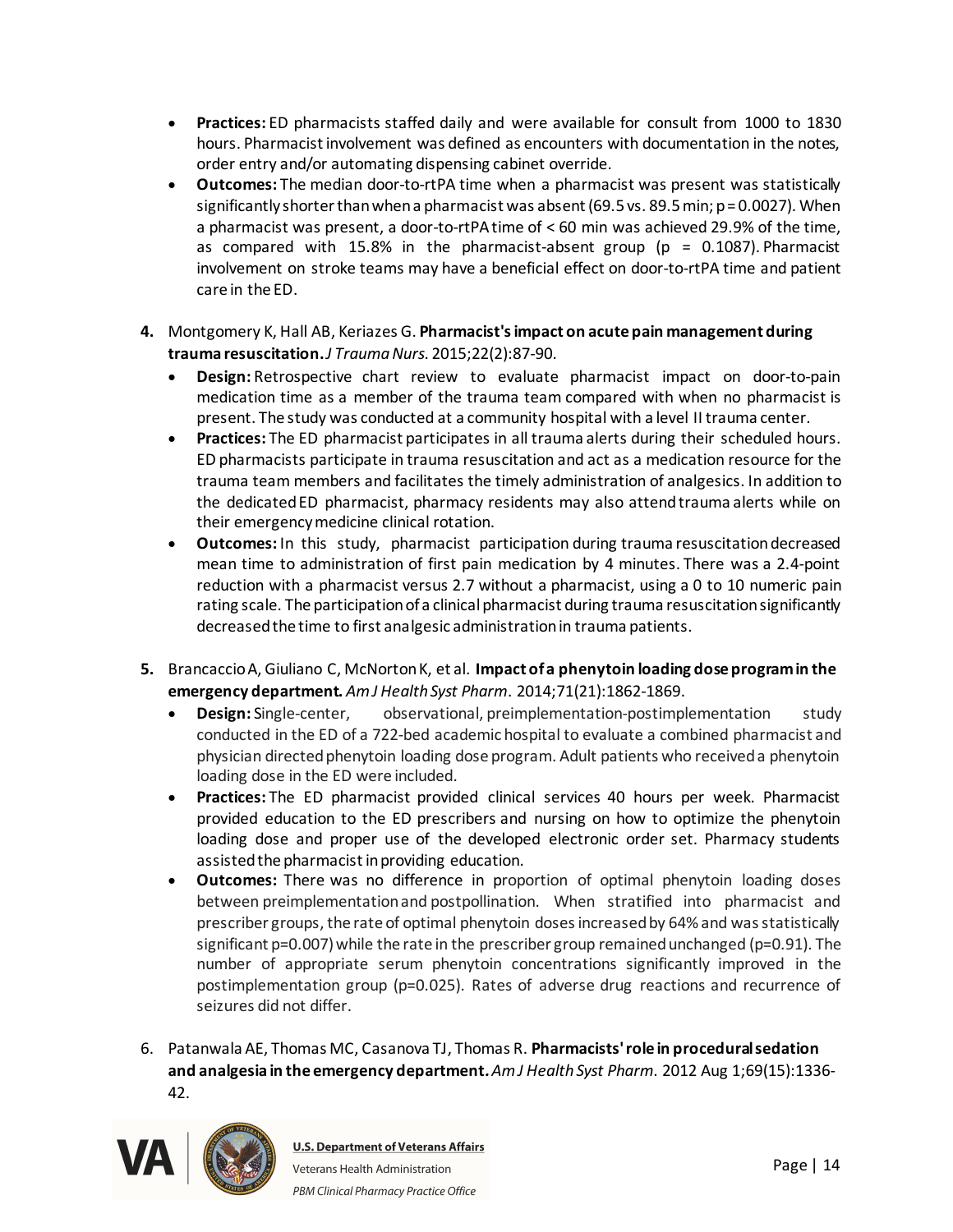- · **Summary:** This article reviews the pharmacist role during procedural sedation and analgesia (PSA) in the ED. Roles include preprocedural evaluation, assisting in the pharmacologic plan and selection of appropriate agents, coordination and implementation of the pharmacologic plan, obtainment of the appropriate supplies, monitoring, and administration of PSA agents. The pharmacist has an important role on the PSA team and can contribute to improved patient safety, development and implementation of the pharmacologic plan, and administration of PSA agents.
- **7.** Acquisto NM, Hays DP, Fairbanks RJ, et al. **The outcomes of emergency pharmacist participation during acute myocardial infarction.** *J EmergMed*. 2012;42(4):371-378.
	- · **Design:** A retrospective observational cohort study of ED patients with STEMI requiring urgent cardiac catheterization was conducted to evaluate if a clinical ED pharmacist is associated with a decreased door/diagnosis-to-cardiac catheterization laboratory (CLL) time and decreased door-to-balloon time.
	- · **Practices:** The ED pharmacist has been involved in AMI patients since 2000 at this university teaching hospital. Pharmacist is present for all possible STEMI evaluation or responds to all overhead AMI team activation calls if they are in the ED or elsewhere in the hospital.
	- · **Outcomes:** ED pharmacist decreased the median door/diagnosis-to- CCL time and door-toballoon time by a mean of 13.1 minutes and 11.5 minutes respectively. When ED pharmacist was present, patients were more likely to achieve a door/diagnosis-to-CLC time of ≤30 minutes and ≤45 minutes and a door-to-balloon time ≤90 minutes.
	- · **Conclusion:** Presence of a dedicated ED clinical pharmacist during STEMI presentation is independently associated with a decrease in door/diagnosis-to-CCL and door-balloon-time. This trial supports role of ED pharmacist and suggest pharmacist may be able to impact other time dependent emergencies.
- 8. Marraffa JM, Cohen V, Howland MA. **Antidotes for toxicological emergencies: a practical review.** *Am J Health Syst Pharm.* 2012; 69(3):199-212.
	- · **Summary:** This article reviews toxicological emergencies and the pharmacist role in ensuring readily availability and proper use of appropriate therapies. Pharmacist can assist by recognizing signs and symptoms of various types of toxic exposures, guiding emergency staff on appropriate use of antidotes and supportive therapies, helping to ensure appropriate monitoring of patients for antidote response and adverse effects, and managing the procurement and stocking of antidotes to ensure their timely availability. Pharmacist can play a key role in reducing poisoning and overdose injuries and deaths and guiding emergency personnel on proper storage selection and use of antidotal therapies.
- 9. Hampton JP. **Rapid-sequence intubation and the role of the emergency department pharmacist.** *Am J Health Syst Pharm*. 2011;68(14):1320-1330.
	- · **Summary:** This article reviews of the ED pharmacist role in rapid sequence intubation. Pharmacist can play a role in pretreatment including identification of patients requiring pretreatment and the appropriate agents and dose, in paralysis with induction and selection of appropriate induction and paralytic agents and doses, and postintubation management with selection of appropriate agents and doses to maintain sedation and analgesia. ED pharmacist can assist in appropriate sedative and neuromuscular blocker during the pretreatment and paralysis with induction steps of RSI.

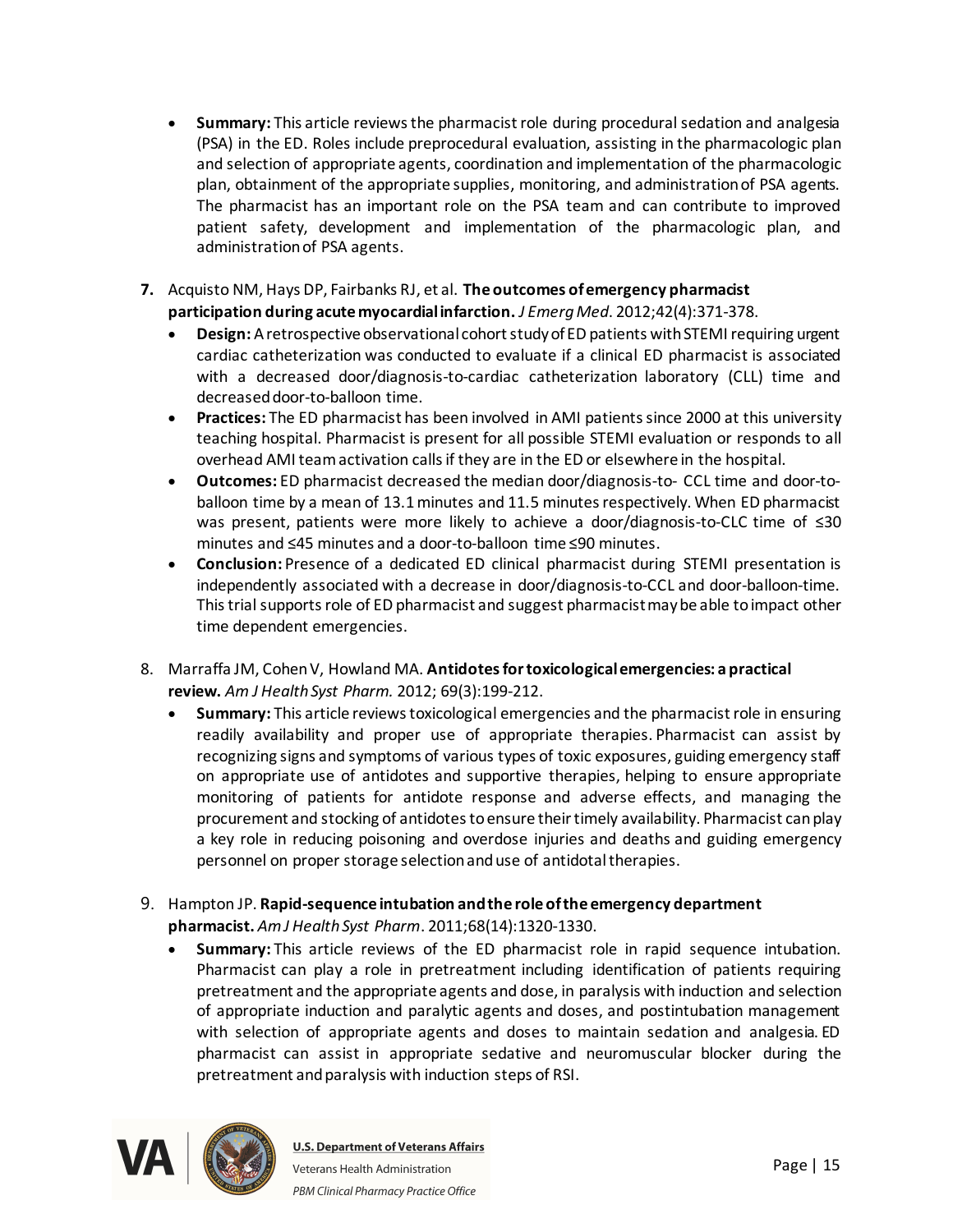### <span id="page-15-0"></span>*Antimicrobial Stewardship*

- **1.** Ibarra F Jr. **Emergency medicine clinical pharmacist's impact on ordering of vancomycin loading doses.** *Am J EmergMed*. 2020 Apr;38(4):823-826.
	- · **Design:** Retrospective pre-post intervention study conducted at an academic level 1 trauma center on adult patients who were ordered vancomycin and a broad spectrum antimicrobial at the same time within 12 hours of arriving to the emergency department.
	- · **Practices:**the emergency medicine clinical pharmacist (EMCP) lectured physicians and pharmacists on appropriate vancomycin loading doses, posted flyers in the ED physician' work rooms, and uploaded handouts to the department of pharmacy's website.
	- · **Outcomes:** Thirty and 31 orders from the pre- and post-intervention study periods were included in data analysis, respectively. Appropriate vancomycin orders prescribed significantly increased from 2 (6.7%) to 11 (35%) following the intervention (p <0.05). There was a statistically significant increase in the number of appropriate vancomycin loading dose prescribed by emergency department physicians following EMCP intervention. This study highlights the importance of ED clinical pharmacists and encourages institutions to develop, expand and maintain EMCP positions.
- 2. Kulwicki BD, Brandt KL, Wolf LM, Weise AJ, Dumkow LE. **Impact of an emergency medicine pharmacist on empiric antibiotic prescribing for pneumonia and intra-abdominal infections.** *Am J EmergMed*. 2019; 37(5):839-844.
	- · **Design:** Retrospective cohort study evaluated adult patients admitted with communityacquired pneumonia (CAP) or community-acquired pneumonia and intra-abdominal infections (CA-IAI) to compare guideline-concordant empiric antibiotic prescribing when an emergency medicine pharmacist (EMP) was present versus absent.
	- · **Outcomes:** A total of 320 patients were included in the study with 185 in the EMP intervention arm and 135 in the no-EMP intervention arm. Overall empiric antibiotic prescribing was more likely to be guideline-concordant when an EMP was present (78% vs. 61%, p=0.001) for both CAP (95% vs. 79%, p=0.005) and CA-IAI subgroups (62% vs. 44%, p=0.025).
	- · **Conclusion:** The presence of an EMP significantly improved guideline-concordant empiric antibiotic prescribing for CAP and CA-IAI in both an early and established ASP.
- 3. Fay LN, Wolf LM, Brandt KL, DeYoung GR, Anderson AM, EgwuatuNE, Dumkow LE. **Pharmacistled antimicrobial stewardship program in an urgent care setting.** *Am J Health Syst Pharm.* 2019; 76(3):175-181.
	- · **Design:** Retrospective quasi-experimentalstudy aimed to determine the impact of implementing a pharmacist-led antimicrobial stewardship program in the urgent care (UC) setting. The primary outcome was to compare guideline-concordant antibiotic prescribing between pre-ASP and post-ASP groups.
	- · **Practices:** A collaborative practice agreement was implemented, to allow pharmacist-led UC culture follow-up via stewardship-focused protocol. UC patients with positive urine or wound cultures following discharge were evaluated.
	- · **Outcomes:** A total of 300 patients were included in the study(pre-ASP, n = 150; post-ASP, n = 150). Total guideline-concordant prescribing significantly improved for all diagnoses in the post-ASP group (pre-ASP, 41.3% versus post-ASP 53.3%, p = 0.037). Guideline-concordant antibiotic selection improved in the post-ASP group (pre-ASP, 51% versus post-ASP, 68%, p =

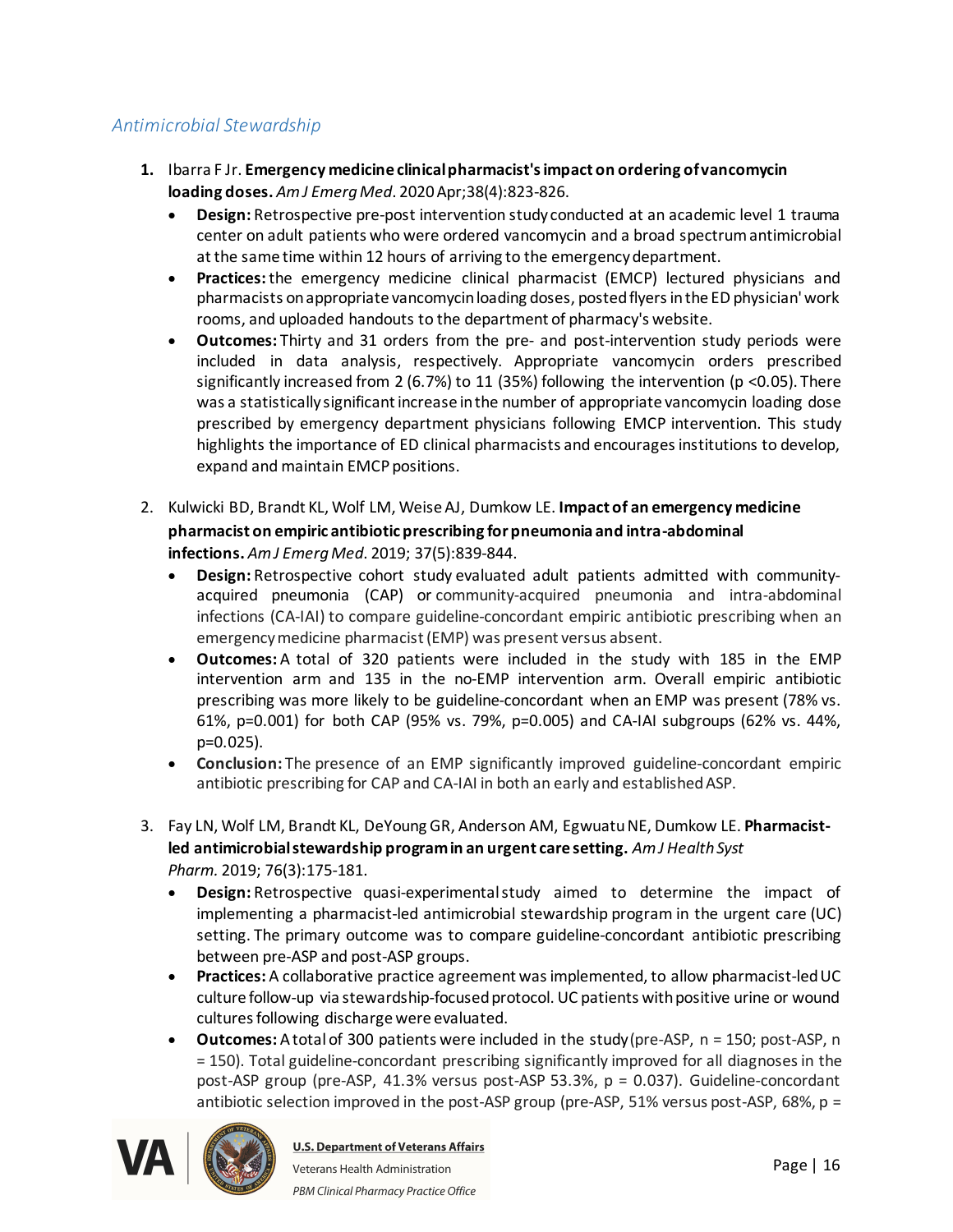0.01). A pharmacist-led urgent care ASP was associated with significantly improved guidelineconcordant antimicrobial prescribing.

- 4. Waters CD, BittonBJ, Torosyan A, Myers KP. **Clinical Pharmacist Management of Bacteremia in a Community Hospital Emergency Department.** *AnnPharmacother*. 2017; 51(6):465-472.
	- · **Design:** Retrospective cohort study that evaluatedpharmacist involvement in the management of bacteremia in the ED led to an increase in appropriate treatment of bacteremia andimproved patient outcomes. Two cohorts included physician managed (107 patients) and those that were pharmacist managed (138 patients).
	- · **Practices:** Clinical pharmacy services were implemented in the ED at the study institution, and pharmacists in the ED have been responsible for blood culture review and treatment optimization for ED patients.
	- · **Outcomes**: In the physician-managed cohort, 50 of 107 (47%) patients were treated appropriately compared with 131 of 138 (95%) patients in the pharmacist-managed cohort (P<0.0001). Pharmacist involvement in the management of bacteremia in the ED was associated with higher rates of appropriate treatment and a corresponding decrease in the rates of attributable 90-day admission or readmission to the hospital or ED.
- 5. Bishop BM. **Antimicrobial Stewardship in the Emergency Department: Challenges, Opportunities, and a Call to Action for Pharmacists.** *J PharmPract*. 2016; 29(6):556-563.
	- · **Summary:** Implementing antimicrobial stewardship programs (ASPs) in the emergency department (ED) is fraught with challenges including diagnostic uncertainty, distractions secondary to patient or clinician turnover, or concerns with patient satisfaction. This review article services as a call to action for pharmacists working in ASP and in ED settings.
- **6.** Davis LC, Covey RB, Weston JS, Hu BB, Laine GA. **Pharmacist-driven antimicrobial optimization in the emergency department.***Am J Health Syst Pharm*. 2016;73(5 Suppl 1):S49-S56.
	- · **Design:** Retrospective chart review study evaluatedpharmacist-driven antimicrobial optimization service in the non-trauma emergency department (Ed) of a teaching hospital.
	- · **Practices:** ED clinical pharmacists performed several interventions for antimicrobial optimization.
	- · **Outcomes**: Pharmacists intervened on 24 of 30 (80%0 cultures where an intervention was indicated resulting in a 30% increase in interventions for inappropriate therapy (p=0.01). Pharmacist-driven antimicrobial stewardship program resulted in a 30% absolute increase in interventions for inappropriate therapy as compared to the nursing-driven model.
- 7. Moussavi K, Nikitenko V. **Pharmacist impact on time to antibiotic administration in patients with sepsis in an ED.** *Am J EmergMed*. 2016;34(11):2117-2121.
	- · **Design:** Retrospective review evaluated if the physical presence of a clinical pharmacist in the emergency department (ED) would decrease antibiotic order to administration time in adult patients with sepsis or septic shock.
	- · **Outcomes:** A total of 186 patients (92 patients when an ED pharmacist was present and 94 patients when an ED pharmacist was absent) were included in the study. When a pharmacist was present, patients received antibiotics sooner (median 0.61 vs 0.88 hour, P=.001), Surviving Sepsis Campaign goals for antibiotic administration time were more likely to be met

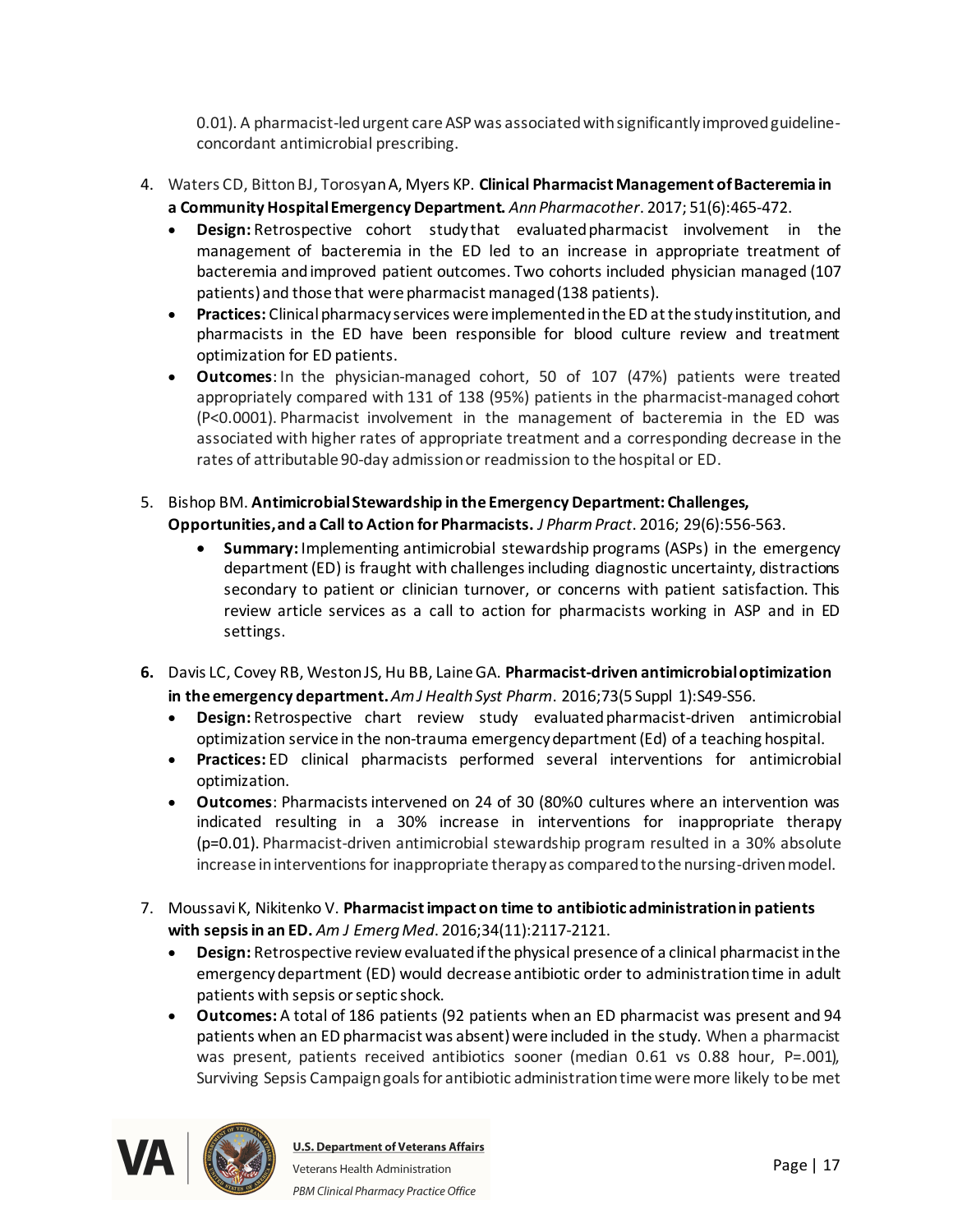(88% vs 72%, P=.0097), and initial antibiotics were appropriate more often (97% vs 81%, P=.0008).

- · **Conclusion:** Physical presence of a clinical pharmacist in the ED decreased time to administration and increased appropriateness of intravenous antibiotics for patients with sepsis or septic shock.
- 8. Miller K, McGraw MA, Tomsey A, et al. **Pharmacist addition to the post-ED visit review of discharge antimicrobial regimens.** *Am J EmergMed*. 2014;32(10):1270-1274.
	- · **Design:** Retrospective observational cohort study to evaluate whether pharmacist addition to the post visit review of discharged adult emergency department (ED) visits' prescriptions/cultures would reduce the prevalence of revised antimicrobial regimen inappropriateness. In the pre-pharmacist cohort, there were 411 positive ED discharge cultures. In the post-pharmacist cohort, there were 459 positive ED discharge cultures.
	- · **Practices:** Pharmacists from this institution to join the review of cultures and prescribed discharge antimicrobials during the second study period. During this subsequent study period, the pharmacist in the review process would make recommendations for antimicrobial prescription revision/initiation based on culture result and their professional knowledge in consultation with the reviewing nurse and an emergency physician working that day.
	- · **Outcomes:** In this single-center study, pharmacist addition to the post visit review of discharged adult ED patients' prescriptions/cultures reduced the prevalence of revised antimicrobial regimen inappropriateness.
- **9.** DeFrates SR, Weant KA, Seamon JP, et al. **Emergency pharmacist impact on health careassociated pneumonia empiric therapy.** *J PharmPract*. 2013;26(2):125-130.
	- · **Design:** Retrospective chart review of adult patients with HCAP who presented to an academic medical center ED from September 1, 2008 through June 30, 2010 was conducted to evaluate adherence of empiric antibiotic therapy to guideline recommendations. The control group included patients who presented outside of the ED pharmacist hours (2300- 1300) and the treatment group included patients who presented withing the ED pharmacist hours (1300-2300).
	- · **Practices:** The pharmacist coverage in ED was from 1300-2300. Pharmacist have the knowledge and skills required to evaluate patients for risk factors associated with HCP and to assist in initiating antimicrobial therapy at potential pathogens in an efficient manner.
	- · **Outcomes:** The 81 patients presenting with the pharmacist's hours were more likely than the 70 patients outside of this window to receive guideline adherent empiric antibiotics (49.38% vs 25.7%, P=0.05). Although not statistically significant, patients in the treatment group were more likely to receive antibiotics faster and at more appropriate doses.
- 10. Baker SN, Acquisto NM, Ashley ED, et al. **Pharmacist-managed antimicrobial stewardship program for patients discharged from the emergency department.** *J PharmPract*. 2012;25(2):190-194.
	- · **Design:** A retrospective case-control study of patients discharged from the ED of a university teaching hospital with subsequent positive cultures was conducted to determine whether integration of antimicrobial stewardship responsibilities into practice of the ED pharmacist can improve outcomes.
	- · **Practices:** ED pharmacist managed antimicrobial stewardship program was initiated to assist in the routine screening of culture reports and follow up. ED pharmacist was also involved in